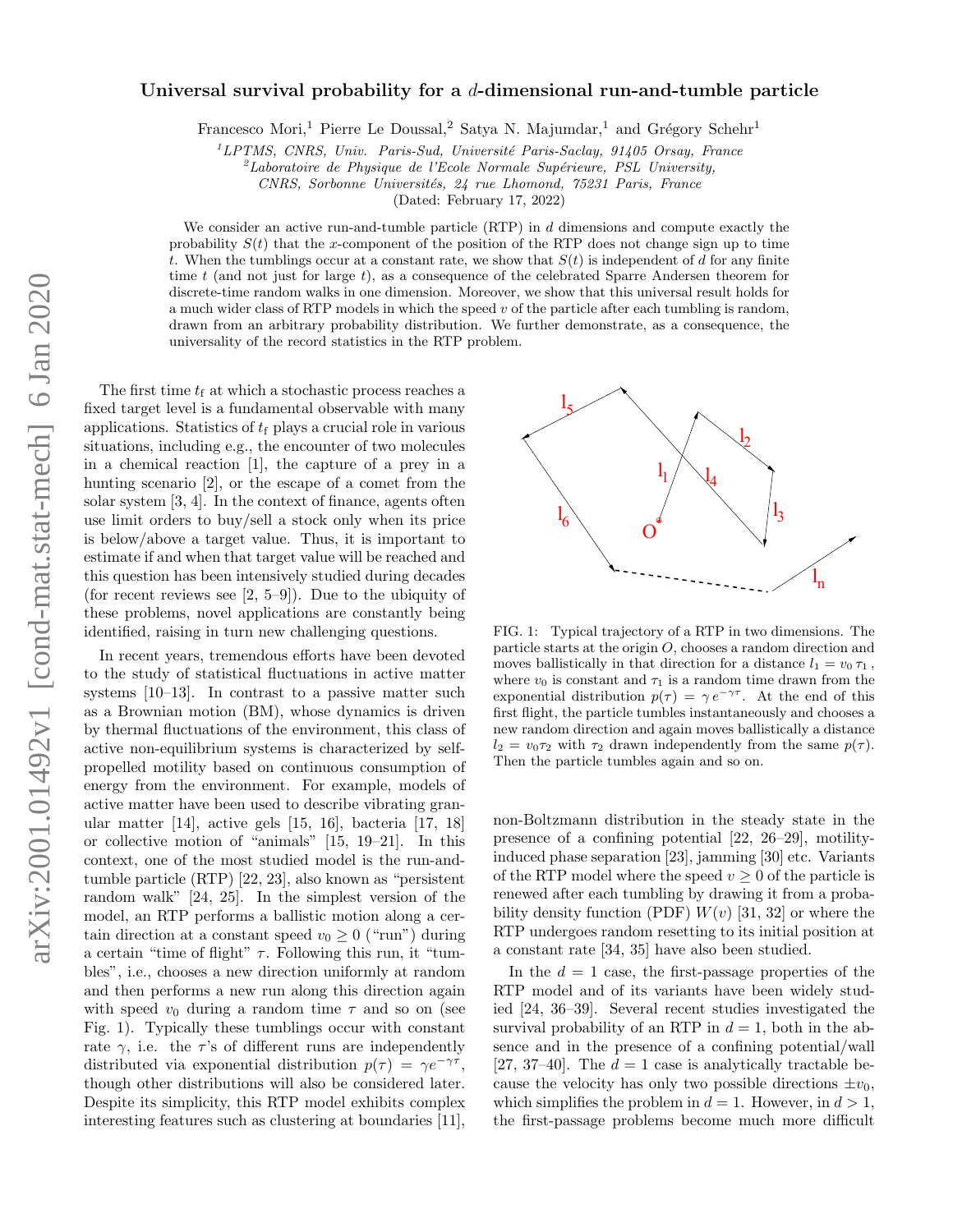

FIG. 2: Survival probability  $S(t)$  as a function of time t, for  $\gamma = 1$ . The continuous blue line corresponds to the exact result in Eq. (1). The symbols correspond to simulations with the choices  $d = 1, 2, 3, W(v) = \delta(v - 1)$  and  $p(\tau) = e^{-\tau}$ and one case where  $d = 2$ ,  $W(v) = 2/(\pi(1 + v^2))$  with  $v > 0$ (half-Cauchy) and  $p(\tau) = e^{-\tau}$ . They all fall on the analytical blue line for all t. **Inset:** Numerical computation of  $S(t)$ in  $d = 2$  for different distributions  $p(\tau)$ : (i) half-Gaussian, (ii) exponential, (iii) asymmetric Lévy distribution with Lévy index  $\mu = 3/2$  and (iv) asymmetric Lévy with  $\mu = 1/2$ . In all these cases,  $S(t) \sim t^{-\theta}$  for large t with  $\theta = \frac{1}{2}$  in cases (i)-(iii) and  $\theta = \mu/2 = 1/4$  for case (iv) corresponding to  $\mu = 1/2$ .

because the orientation of the velocity is a continuous variable. Consequently, exact results are difficult to obtain in  $d \geq 2$ , though approximation schemes have been developed recently for the mean first-passage time in a confined geometry [41].

In this Letter we consider an RTP in d-dimensions, starting from the origin with a random velocity, and compute exactly the probability  $S(t)$  that the x-component of the RTP does not change sign up to time  $t$ . It is useful to view  $S(t)$  as the "survival probability" of the RTP in the presence of an absorbing hyperplane passing through the origin and perpendicular to the  $x$ -axis. For a passive particle executing Brownian motion (BM), it is clear that  $S(t)$  is independent of d, since each component of the displacement performs an independent one-dimensional BM  $[42]$ . In contrast, for an RTP in d dimensions, the different spatial components are coupled (see Fig. 1) and, consequently one may expect that  $S(t)$  would depend on the dimension d and the speed  $v_0$ . Performing first simulations in  $d = 1, 2, 3$  (see Fig. 2) we found, rather amazingly, that  $S(t)$  is completely independent of both d and  $v_0$ , at any finite time t (and not just at large times only)!

The principal goal of this Letter is to understand and prove this remarkably universal result valid even at finite t. We compute  $S(t)$  exactly for all t in arbitrary dimension d, and demonstrate that it is indeed independent of the dimension d and speed  $v_0$  for any time t and is given by a simple formula

$$
S(t) = \frac{1}{2}e^{-\gamma t/2} \left( I_0 \left( \gamma t/2 \right) + I_1 \left( \gamma t/2 \right) \right) , \qquad (1)
$$

where  $I_0(z)$  and  $I_1(z)$  are modified Bessel functions. When  $t \to 0$ ,  $S(t)$  goes to the limiting value 1/2, which is just the probability that the  $x$ -component of the initial direction is positive. On the other hand, at late times it decays as  $S(t) \sim 1/\sqrt{\pi \gamma t}$ . By mapping our d-dimensional process to an effective 1d-process we show below that the universality of this result (1) is inherited from the universality of the Sparre Andersen (SA) theorem [43] for the survival probability of a one-dimensional discrete-time random walk. In the special case  $d = 1$ , as a bonus, we recover here using a completely different method, the result in Eq. (1) obtained in previous works [24, 37, 38] via Fokker-Planck approaches. In Fig. 2, we compare our formula for  $S(t)$  in (1) with numerical simulations for  $d = 1, 2$  and 3, finding an excellent agreement at all t. Furthermore, this universal result (1) also holds for a broader class of RTP models where the speed  $v$ , and not just the direction, is also renewed afresh after each tumbling, chosen each time independently from the PDF  $W(v)$ , with  $v \in [0,\infty)$ . The standard RTP model corresponds to the choice  $W(v) = \delta(v - v_0)$  but this also includes fat tailed PDF  $W(v)$  such as the half-Cauchy distribution:  $W(v) = 2/[\pi (1 + v^2)] (v \ge 0)$ , as shown in Fig. 2 . Our main result thus states that for the most common RTP model with exponentially distributed time of flights  $p(\tau) = \gamma e^{-\gamma \tau}$ , the survival probability  $S(t)$  at all  $t$  is not only independent of the dimension  $d$ , but also on the velocity distribution  $W(v)$  and is given by Eq. (1). We further show that this universal behavior ceases to hold if the distribution of the  $\tau$ 's is not an exponential. In fact, if  $p(\tau)$  has a well defined first moment then one still has  $S(t) \propto t^{-1/2}$  at large times but  $S(t)$  is not universal for finite time  $t$ . Finally, for very fat tailed distribution such that the first moment is not defined, e.g. for  $p(\tau) \propto \tau^{-1-\mu}$  for large  $\tau$  with  $\mu < 1$  (in the 1d case this corresponds to Lévy walks, see e.g.  $[44]$ ), then  $S(t) \propto t^{-\mu/2}$  as  $t \to \infty$  but again the finite t behavior of  $S(t)$  is not universal.

Interestingly, the SA theorem was also used recently [36] to compute first-passage statistics in a variant of the one dimensional RTP model. In this "wait-thenjump model" the particle waits a random time during tumbling and then jumps instantaneously to a new position. Combining the SA theorem with additional combinatorial arguments, the authors of Ref. [36] derived nice results for general jump distributions in their 'wait-thenjump' model. Unfortunately, their clever method can not be adapted to compute the survival probability in the standard RTP model considered here, where the trajectory of the particle is continuous in time. In fact our method turns out to be more general: it not only provides an exact solution for the standard RTP problem in d-dimensions and its generalization to RTP's with an arbitrary speed distribution  $W(v)$ , but also recovers the results of Ref. [36] by a simpler non-combinatorial method (see [45] for details).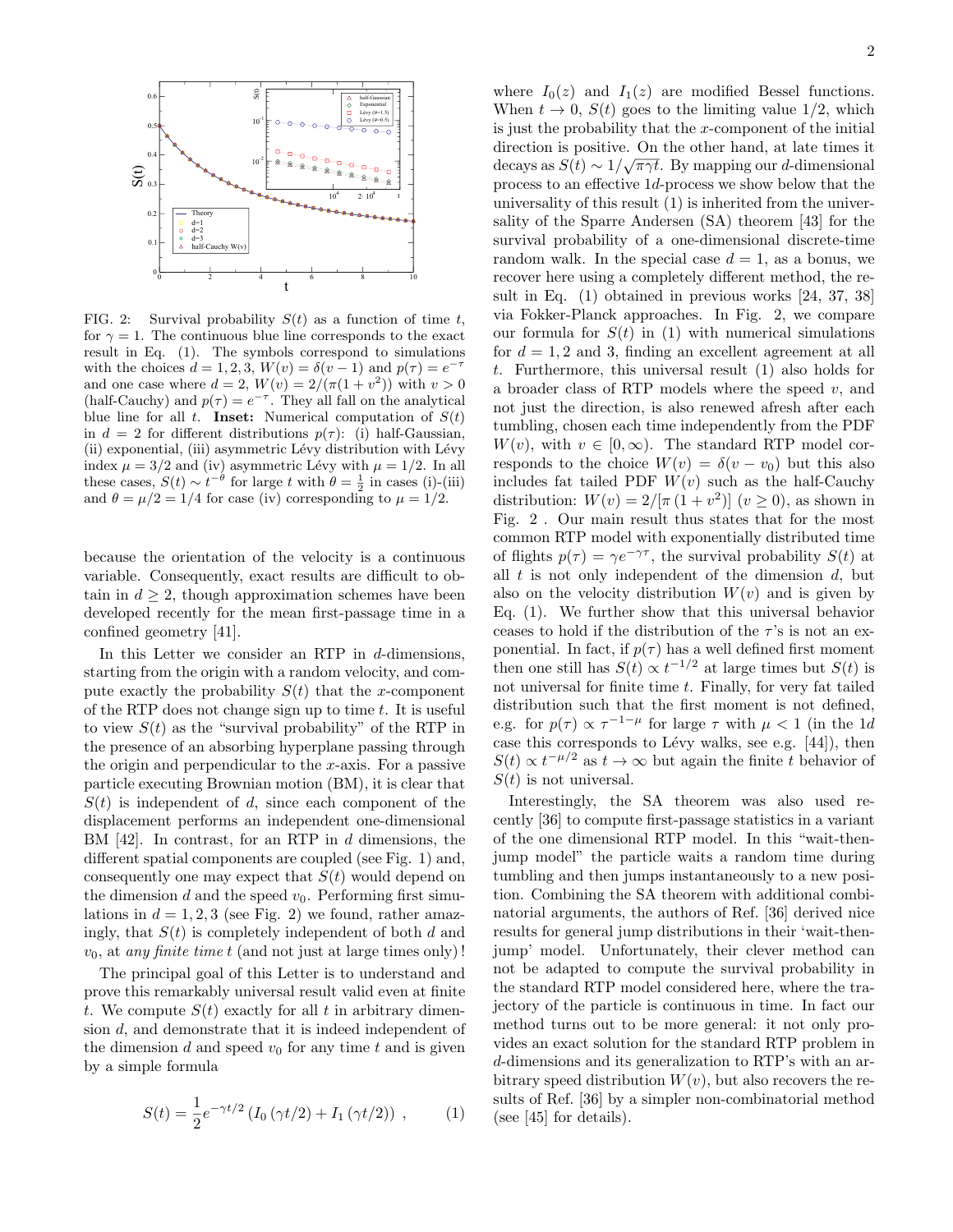To sketch the derivation of our main result in Eq. (1), we consider a typical trajectory of an RTP in ddimensions, starting at the origin O at  $t = 0$  (see Fig. 1). For simplicity, we start with the case  $W(v) = \delta(v - v_0)$ . Note that in a fixed time window  $t$ , the number of tumblings  $n$  undergone by the particle is a random variable and varies from trajectory to trajectory. We will count the starting point  $O$  as a tumbling, which implies  $n \geq 1$ . The time  $\tau$  between two tumblings is drawn from  $p(\tau) = \gamma e^{-\gamma \tau}$  independently after each tumbling and we denote the time interval after the  $i<sup>th</sup>$  tumbling as  $\tau_i$ . Note that the duration  $\tau_n$  of the last interval travelled by the particle before the final time  $t$  is yet to be completed. Hence, the probability of no tumbling during that time interval is  $\int_{\tau_n}^{\infty} p(\tau) d\tau = e^{-\gamma \tau_n}$ . Thus, the joint distribution of the time intervals  $\{\tau_i\} = \{\tau_1, \tau_2, ..., \tau_n\}$  and the number of tumblings  $n$ , for a fixed duration  $t$ , is given by

$$
P\left(\{\tau_i\}, n|t\right) = \left[\prod_{i=1}^{n-1} \gamma e^{-\gamma \tau_i}\right] e^{-\gamma \tau_n} \delta\left(\sum_{i=1}^n \tau_i - t\right), (2)
$$

where the  $\delta$  function enforces the constraint that the total time is t. Let  $\{l_i\} = \{l_1, l_2, ..., l_n\}$  denote the straight distances travelled by the particle up to time  $t$  (see Fig. 1). Clearly  $l_i = v_0 \tau_i$  and  $l_i \geq 0$  for all i. Consequently, using Eq. (2), the joint distribution of  $\{l_i\}$  and the number of tumblings  $n$  is given by

$$
P\left(\lbrace l_i \rbrace, n | t\right) = \frac{1}{\gamma} \left[ \prod_{i=1}^n \frac{\gamma}{v_0} e^{-\gamma l_i/v_0} \right] \delta \left( t - \sum_{i=1}^n \frac{l_i}{v_0} \right). \tag{3}
$$

We now want to write the joint distribution of the  $x$ components of these random vectors  $\{\vec{l}_i\}$  with given norms  $\{l_i\}$ . To proceed, we consider a random vector  $\vec{l}$  in d dimensions whose norm  $l = |\vec{l}|$  is fixed and whose direction is uniformly distributed. Let  $x$  denote the x-component of this random vector  $\vec{l}$ . The distribution of this x-component *given* the fixed norm  $l$  is  $P_d(x|l) = (1/l) f_d(x/l)$ , with (for derivation see [45])

$$
f_d(z) = \frac{\Gamma(d/2)}{\sqrt{\pi} \Gamma((d-1)/2)} \left(1 - z^2\right)^{(d-3)/2} \theta(1 - |z|), \tag{4}
$$

where  $\Gamma(y)$  is the Gamma function and  $\theta(y)$  is the Heaviside step function:  $\theta(y) = 1$  if  $y \geq 0$  and  $\theta(y) = 0$ if  $y < 0$ . We denote as  $x_i$  the x-component of the vector  $\vec{l_i}$ . Since at each tumbling the new direction is drawn independently, the joint probability distribution of the x-components, given the distances  $\{l_i\}$  factorises as  $P(\lbrace x_i \rbrace | \lbrace l_i \rbrace) = \prod_{i=1}^{n} (1/l_i) f_d(x_i/l_i)$ . Using this result and Eq. (3), we can now write the joint probability distribution of  $\{x_i\}$ ,  $\{l_i\}$  and n as

$$
P({xi}, {li}, n|t) = P({xi}|{li})P({li}, n|t)
$$
  
=  $\frac{1}{\gamma} \left[ \prod_{i=1}^{n} \frac{1}{l_i} f_d \left( \frac{x_i}{l_i} \right) \frac{\gamma}{v_0} e^{-\gamma l_i/v_0} \right] \delta \left( t - \sum_{i=1}^{n} \frac{l_i}{v_0} \right).$  (5)

By integrating over the  $\{l_i\}$  variables, we obtain the joint distribution of the  $x_i$ 's and  $n$ ,  $P({x_i}, n|t)$ . Due to the presence of the delta-function in (5), it is convenient to compute its Laplace transform with respect to (w.r.t) t. After integrating over the  $l_i$ 's, we obtain (see [45])

$$
\int_0^\infty dt \, e^{-st} P\left(\{x_i\}, n|t\right) = \frac{1}{\gamma} \left(\frac{\gamma}{\gamma + s}\right)^n \prod_{i=1}^n \tilde{p}_s(x_i), \tag{6}
$$

where we have defined

$$
\tilde{p}_s(x) = \int_0^\infty \frac{dl}{l} f_d\left(\frac{x}{l}\right) \frac{(\gamma + s)}{v_0} e^{-(\gamma + s) l/v_0} \,. \tag{7}
$$

One can easily check that  $\tilde{p}_s(x)$  is non-negative and normalised to unity (see [45]): it can thus be interpreted as a PDF, parametrized by s, d,  $\gamma$  and  $v_0$ . Moreover, due to the symmetry of  $f_d(z) = f_d(-z)$ ,  $\tilde{p}_s(x)$  is also symmetric, i.e.,  $\tilde{p}_s(x) = \tilde{p}_s(-x)$ . While the PDF  $\tilde{p}_s(x)$  in Eq. (7) can be computed explicitly for arbitrary  $d$ , we will show that its precise expression is not relevant for our purpose. All that matters for our purpose is that it is continuous and symmetric in  $x$ . By performing a formal inversion of the Laplace transform in Eq. (6), we derive the joint distribution of the  $x_i$ 's and  $n$ , given  $t$ ,

$$
P(\lbrace x_i \rbrace, n | t) = \int \frac{ds}{2\pi i} e^{st} \frac{1}{\gamma} \left(\frac{\gamma}{\gamma + s}\right)^n \prod_{i=1}^n \tilde{p}_s(x_i) , \quad (8)
$$

where the integral is over the Bromwich contour (imaginary axis in this case) in the complex s plane. We see from Eq.  $(8)$  that the *d*-dimensional RTP (see Fig. 1), when projected in the  $x$ -direction, constitutes an effective one-dimensional random walk (RW) where the increments  $x_i$ 's are now correlated in a nontrivial way. Our goal is now to compute the survival probability  $S(t)$  for this RW, starting from  $x_0 = 0$ .

To proceed, we notice that the survival probability  $S(t)$ of this x-component process up to time  $t$  is, by definition, the probability of the event that the successive sums  $x_1$ ,  $x_1+x_2, \ldots, x_1+x_2+\ldots x_n$  are all positive. Here, the number of steps n of the RW, i.e. the number of tumblings in the initial RTP problem, in the fixed time interval  $[0, t]$ is itself a random number. Hence, to compute  $S(t)$  we need to sum over all possible values of  $n \geq 1$ . This yields

$$
S(t) = \sum_{n=1}^{\infty} \int_{-\infty}^{\infty} dx_1 \dots \int_{-\infty}^{\infty} dx_n \Theta_n(\{x_i\}) P(\{x_i\}, n | t),
$$
\n(9)

where we used the notation  $\Theta_n({x_i}) = \theta(x_1)\theta(x_1 +$  $x_2$ )...  $\theta(x_1+x_2+\ldots+x_n)$  to constrain the partial sums to be positive. By inserting the expression of  $P({x_i}, n|t)$ given in  $(8)$  into Eq.  $(9)$  we obtain

$$
S(t) = \int \frac{ds}{2\pi i} e^{st} \frac{1}{\gamma} \sum_{n=1}^{\infty} \left(\frac{\gamma}{\gamma + s}\right)^n q_n , \qquad (10)
$$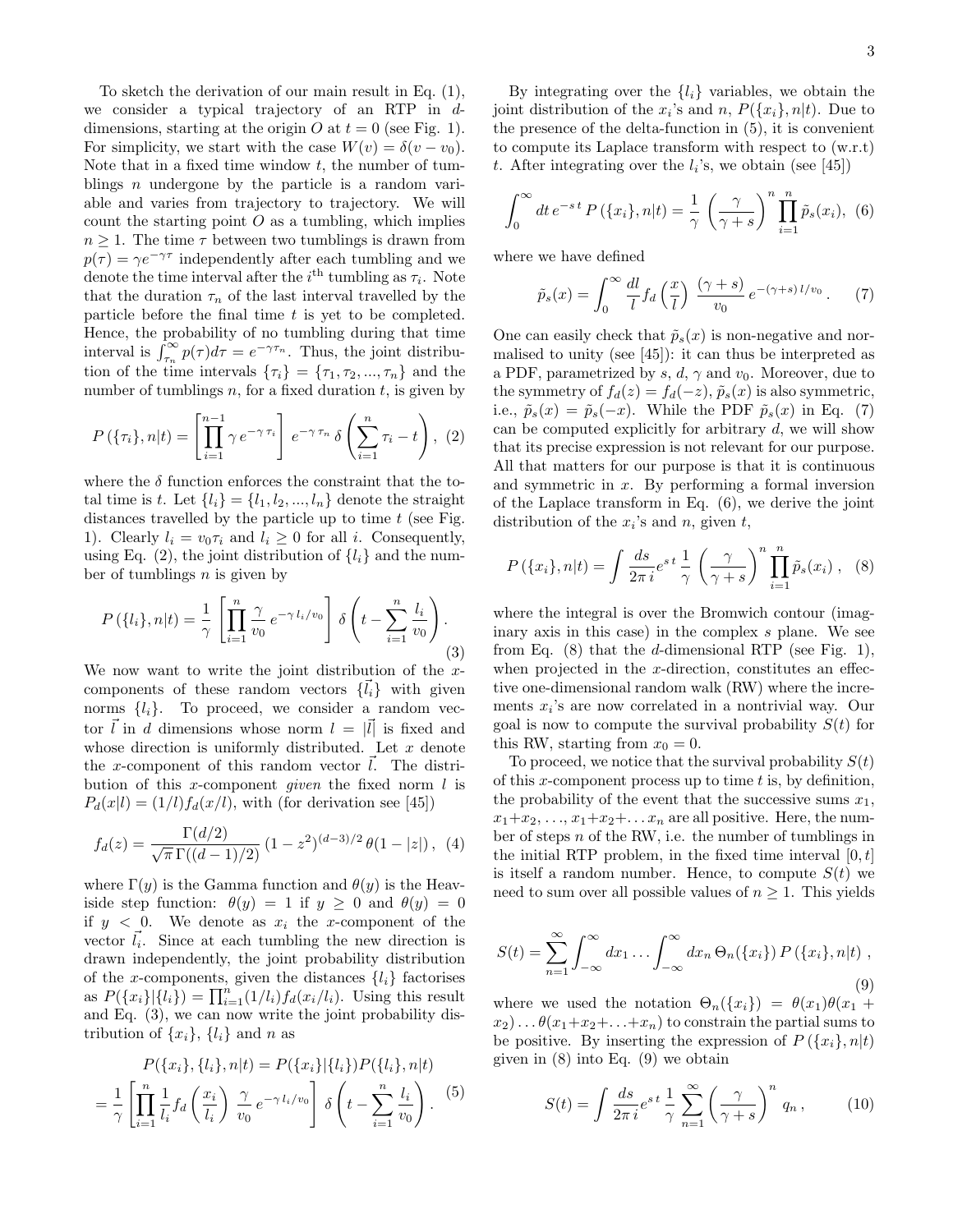where we have defined the multiple integral

$$
q_n = \int_{-\infty}^{\infty} dx_1 \dots \int_{-\infty}^{\infty} dx_n \, \Theta_n(\{x_i\}) \prod_{i=1}^n \tilde{p}_s(x_i). \tag{11}
$$

In fact,  $q_n$  in Eq. (11) has a very simple and nice interpretation. Consider a discrete-time continuous-space random walk starting at the origin 0 in one dimension. At each step  $k \geq 1$ , the position of the random walker  $X_k$ jumps by a random distance  $x_k$  drawn, independently at each step, from the continuous and symmetric PDF  $\tilde{p}_s(x)$ , i.e.  $X_k = X_{k-1} + x_k$ , starting from  $X_0 = 0$ . Then,  $q_n$  in (11) just denotes the probability that the walker stays on the positive side up to step  $n$ . Since the jump distribution  $\tilde{p}_s(x)$  is continuous and symmetric, we can use the Sparre Andersen theorem [43] which states that  $q_n$  is universal, i.e. independent of  $\tilde{p}_s(x)$ , and simply given by  $q_n = \binom{2n}{n} 2^{-2n}$  for  $n \ge 0$ . Note that this formula is independent of the jump distribution for all  $n$ , and not just asymptotically for large  $n$ . The generating function of  $q_n$  is thus also universal and given by

$$
\sum_{n=0}^{\infty} q_n z^n = \frac{1}{\sqrt{1-z}}.
$$
 (12)

This formula has been used recently in several statistical physics problems [7, 46], in particular in the context of record statistics [47–51] (see also below and in [45] for the record statistics in the RTP problem). Here we use this result (12) choosing  $z = \gamma/(\gamma + s)$  in Eq. (10), taking care of the fact that the sum in Eq. (10) does not include the  $n = 0$  term. This leads to our amazingly universal result

$$
S(t) = \int \frac{ds}{2\pi i} e^{st} \frac{1}{\gamma} \left[ \sqrt{\frac{\gamma + s}{s}} - 1 \right]. \tag{13}
$$

This result is evidently independent of the dimension d and the speed  $v_0$ . The dimensional dependence appears in Eq. (10) through the PDF  $\tilde{p}_s(x)$  which however disappears as a consequence of the SA theorem. The Laplace inversion in Eq. (13) can be exactly done and we obtain the explicit expression for  $S(t)$  presented in Eq. (1). Let us emphasize, once more, that the result (1) is valid at all times  $t$  and in any dimension  $d$ .

In fact, the result (1) turns out to be valid for a much broader class of d-dimensional RTP models where the speed during a flight is itself a random variable, drawn from a generic speed distribution  $W(v)$  – while the time of flights are still exponentially distributed, i.e.  $p(\tau) = \gamma e^{-\gamma \tau}$ . For a general  $W(v)$ , all the steps of our calculation leading to  $S(t)$  in (10) and (11) go through, except that  $\tilde{p}_s(x)$  in Eq. (7) gets modified to [45]

$$
\tilde{p}_s(x) = \int_0^\infty \frac{dl}{l} f_d\left(\frac{x}{l}\right) \int_0^\infty dv \, W(v) \, \frac{(\gamma + s)}{v} \, e^{-(\gamma + s) \, l/v} \,,\tag{14}
$$

which is normalized to unity and is both continuous and symmetric. Using the SA theorem, we then conclude that  $S(t)$  is again independent of the precise form of  $\tilde{p}_s(x)$  and is given by the same universal formula (1). Hence,  $S(t)$ in  $(1)$  is independent, at all time t, of the dimension d as well as the speed distribution  $W(v)$  – which we have also checked numerically (see [45]).

The universal result (1) is derived assuming  $p(\tau)$  is exponential. Does this result hold for other flight time PDF's  $p(\tau)$ ? For non-exponential  $p(\tau)$  it is difficult to compute  $S(t)$  exactly for all t. With our method, this amounts to compute the survival probability of an effective 1d RW of n steps where the last jump (corresponding to the last incomplete run in the original RTP) differs from the  $(n - 1)$  first ones (the complete runs of the RTP). For the exponential jump distribution with rate γ, the weight of the last jump differs from the  $(n-1)$ first ones by a constant pre-factor  $\gamma$  [see Eq. (2)] and we can still use the SA theorem, which requires an identical jump distribution for each step. Unfortunately, for other  $p(\tau)$ , this trick can not be used and the SA theorem can no longer be applied. Our numerical simulations in the inset of Fig. 2 indeed indicate that  $S(t)$  is no longer given by (1) for non-exponential  $p(\tau)$ . For such distributions, even if computing the exact expression of  $S(t)$  for any finite  $t$  seems challenging, it is reasonable to expect that the RTP and the aforementioned "wait-then-jump" model [36] behave, at late times, in a qualitatively similar way. In particular, the survival probability should decay, at large time t, as  $S(t) \propto t^{-\theta}$  with the same exponent  $\theta$  for both models. From the "wait-then-jump" model, one can then show [36] (see also [45]) that  $\theta = 1/2$  if  $p(\tau)$  admits a well defined first-moment while, if the first moment is not defined, e.g. for  $p(\tau) \propto \tau^{-1-\mu}$  for large  $\tau$ with  $\mu < 1$ , then  $\theta = \mu/2$ . In the inset of Fig. 2 we numerically verify these predictions for  $\theta$  for the RTP with different  $p(\tau)$ , finding a good agreement.

As an interesting application, our universal result for  $S(t)$  with an exponential  $p(\tau)$  in Eq. (1) can further be used to derive the universal properties of other interesting observables for the x-component process of the d-dimensional RTP. For instance, we show in [45] that the statistics of the number of lower records  $S_N(t)$  in time  $t$  for this effective 1-d process is also universal for all  $t$ and can be computed exactly. The statistics of the number of records is an important problem with a variety of applications ranging from climate science to finance [51], but with very few exact analytical results. Here we show that the record statistics in the RTP problem is not only exactly solvable but is also universal. For example, we show that the mean number of lower records  $\langle N(t) \rangle$  at all times  $t$  is given by the universal formula [45]

$$
\langle N(t) \rangle = \frac{e^{-\frac{\gamma t}{2}}}{2} \left( (2\gamma t + 3) I_0 \left( \frac{t}{2} \right) + (2\gamma t + 1) I_1 \left( \frac{\gamma t}{2} \right) \right) .
$$

To conclude, we computed exactly the probability  $S(t)$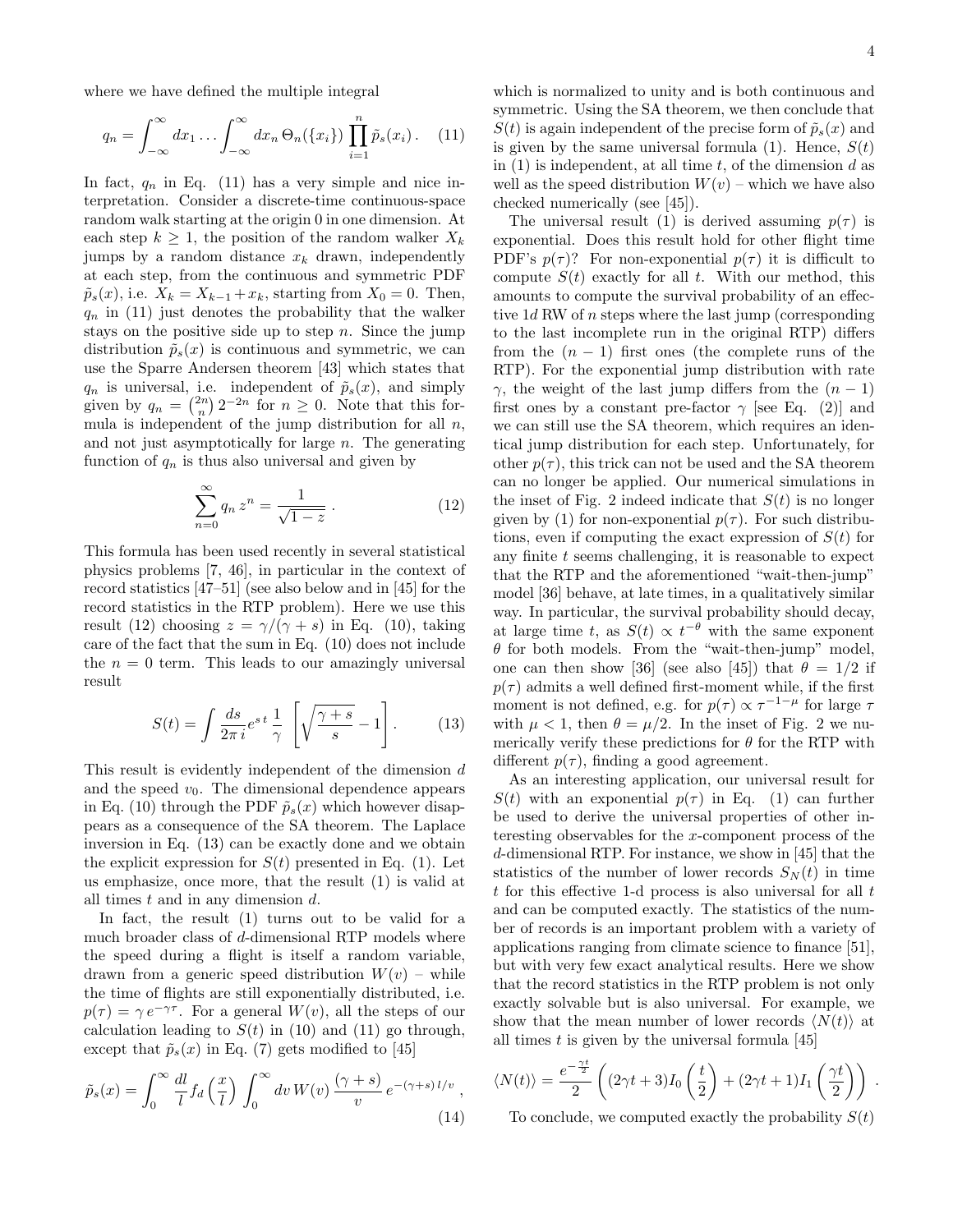that the x-component of an RTP in  $d$ -dimensions does not cross the origin up to time  $t$ . For an RTP with a constant tumbling rate, we demonstrated that  $S(t)$  is remarkably universal at all  $t$ , i.e., independent of  $d$  as well as the speed distribution  $W(v)$ . These results are used to further compute the universal record statistics for an RTP in d-dimensions. It would be interesting to see if such universality extends to other other observables in RTP as well as to other models of active self-propelled particles.

We would like to thank A. Dhar and A. Kundu for stimulating discussions at the earliest stage of this work.

- [1] P. Hänggi, P. Talkner, M. Borkovec, Rev. Mod. Phys. 62, 251 (1990).
- [2] P. Bénichou, C. Loverdo, M. Moreau, R. Voituriez, Rev. Mod. Phys. 83, 81 (2011).
- [3] J. M. Hammersley, Proceedings of the Fourth Berkeley Symposium on Math. Stat. and Proba. 3, 17 (1961).
- [4] S. N. Majumdar, Curr. Sci. 89, 2076 (2005); also available at http://xxx.arXiv.org/cond-mat/0510064.
- [5] S. Redner, A Guide to First-Passage Processes (Cambridge University Press, 2001).
- [6] S. N. Majumdar, Curr. Sci. 77, 370 (1999).
- [7] A. J. Bray, S. N. Majumdar, and G. Schehr, Adv. in Phys. 62, 225 (2013).
- [8] R. Metzler, G. Oshanin, S. Redner, First-Passage Phenomena and Their Applications, (World Scientific, 2014).
- [9] J. Masoliver, Random Processes: First-passage and Escape (World Scientific, 2018).
- [10] M. C. Marchetti, J. F. Joanny, S. Ramaswamy, T. B. Liverpool, J. Prost, M. Rao, and R. Aditi Simha, Rev. Mod. Phys. 85, 1143 (2013).
- [11] C. Bechinger, R. Di Leonardo, H. Löwen, C. Reichhardt, G. Volpe, and G. Volpe, Rev. Mod. Phys. 88, 045006 (2016).
- [12] S. Ramaswamy, J. Stat. Mech. 054002 (2017).
- [13] F. Schweitzer, Brownian Agents and Active Particles: Collective Dynamics in the Natural and Social Sciences, Springer: Complexity, Berlin, (2003).
- [14] L. Walsh, C. G. Wagner, S. Schlossberg, C. Olson, A. Baskaran and N. Menon, Soft matter, 13, 8964-8968 (2017).
- [15] S. Ramaswamy, Annu. Rev. Condens. Matter Phys. 1.1 (2010): 323-345.
- [16] R. Nitzan, R. Voituriez, and N. S. Gov, Phys. Rev. E 99, 022419 (2019)
- [17] H. C. Berg, E. coli in Motion (Springer, 2014).
- [18] M. E. Cates, Rep. Prog. Phys. **75**, 042601 (2012).
- [19] T. Vicsek, A. Czirók, E. Ben-Jacob, I. Cohen and O. Shochet, Phys. Rev. Lett. 75, 1226 (1995).
- [20] S. Hubbard, P. Babak, S. T. Sigurdsson and K. G. Magnússon, Ecological Modelling, 174, 359-374 (2004).
- [21] T. Vicsek, A. Zafeiris, Phys. Rep. 517, 71 (2012).
- [22] J. Tailleur and M. E. Cates, Phys. Rev. Lett. 100, 218103

(2008).

- [23] M. E. Cates, J. Tailleur, Annu. Rev. Condens. Matter Phys. 6, 219 (2015).
- [24] G. H. Weiss, Physica A **311**, 381 (2002).
- [25] J. Masoliver and K. Lindenberg, Eur. Phys. J B 90, 107 (2017).
- [26] F. J. Sevilla, A. V. Arzola, E. P. Cital, Phys. Rev. E 99, 012145 (2019).
- [27] A. Dhar, A. Kundu, S. N. Majumdar, S. Sabhapandit, G. Schehr, Phys. Rev. E 99, 032132 (2019).
- [28] E. Mallmin, R. A. Blythe, M. R. Evans, J. Stat. Mech. P013204 (2019).
- [29] U. Basu, S. N. Majumdar, A. Rosso, S. Sabhapandit, G. Schehr, preprint arXiv:1910.10083.
- [30] A. B. Slowman, M. R. Evans, and R. A. Blythe, Phys. Rev. Lett. 116, 218101 (2016).
- [31] G. Gradenigo and S. N. Majumdar, J. Stat. Mech. 5, 053206 (2019).
- [32] It is interesting to point out that the joint probability distribution of the position and velocity  $P(\vec{x}, \vec{v}, t)$  at time t of this generalized RTP can be interpreted as a Wigner function for the problem of a quantum particle under continuous monitoring [33].
- [33] X. Cao, A. Tilloy, A. De Luca, SciPost Phys. 7, 024 (2019)
- [34] M. R. Evans, S. N. Majumdar, J. Phys. A: Math. Theor. 51, 475003 (2018).
- [35] J. Masoliver, Phys. Rev. E **99**, 012121 (2019).
- [36] R. Artuso, G. Cristadoro, M. Degli Esposti and G. Knight, Phys. Rev. E 89, 052111 (2014).
- [37] K. Malakar, V. Jemseena, A. Kundu, K. Vijay Kumar, S. Sabhapandit, S. N. Majumdar, S. Redner, A. Dhar, J. Stat. Mech. 4, 043215 (2018).
- [38] P. Le Doussal, S. N. Majumdar, and G. Schehr, Phys. Rev. E 100, 012113 (2019).
- [39] T. Demaerel and C. Maes, Phys. Rev. E 97, 032604 (2018).
- [40] L. Angelani, R. Di Lionardo, and M. Paoluzzi, Euro. J. Phys. E 37, 59 (2014).
- [41] J.-F. Rupprecht, O. Bénichou, R. Voituriez, Phys. Rev. E 94, 012117 (2016).
- [42] Note that for BM,  $S(t)$  is non-zero only if the particle starts initially away from the origin.
- [43] E. Sparre Andersen, Math. Scand. 2, 195 (1954).
- [44] V. V. Palyulin, G. Blackburn, M. A. Lomholt, N. W. Watkins, R. Metzler, R. Klages, A. V. Chechkin, New J. Phys. 21, 103028 (2019).
- [45] F. Mori, P. Le Doussal, S. N. Majumdar, and G. Schehr, see Supplemental Material.
- [46] S. N. Majumdar, Physica A, 389, 4299 (2010).
- [47] S. N. Majumdar, R. Ziff, Phys. Rev. Lett. 101, 050601 (2008).
- [48] P. Le Doussal, K. J. Wiese, Phys. Rev. E 79, 051105 (2009).
- [49] S. N. Majumdar, G. Schehr, and G. Wergen, J. Phys. A: Math. Theor. 45, 355002 (2012).
- [50] C. Godrèche, S.N. Majumdar, and G. Schehr, Phys. Rev. Lett. 117, 010601 (2016)
- [51] C. Godrèche, S. N. Majumdar, and G. Schehr, J. Phys. A: Math. Theor. 50, 333001 (2017).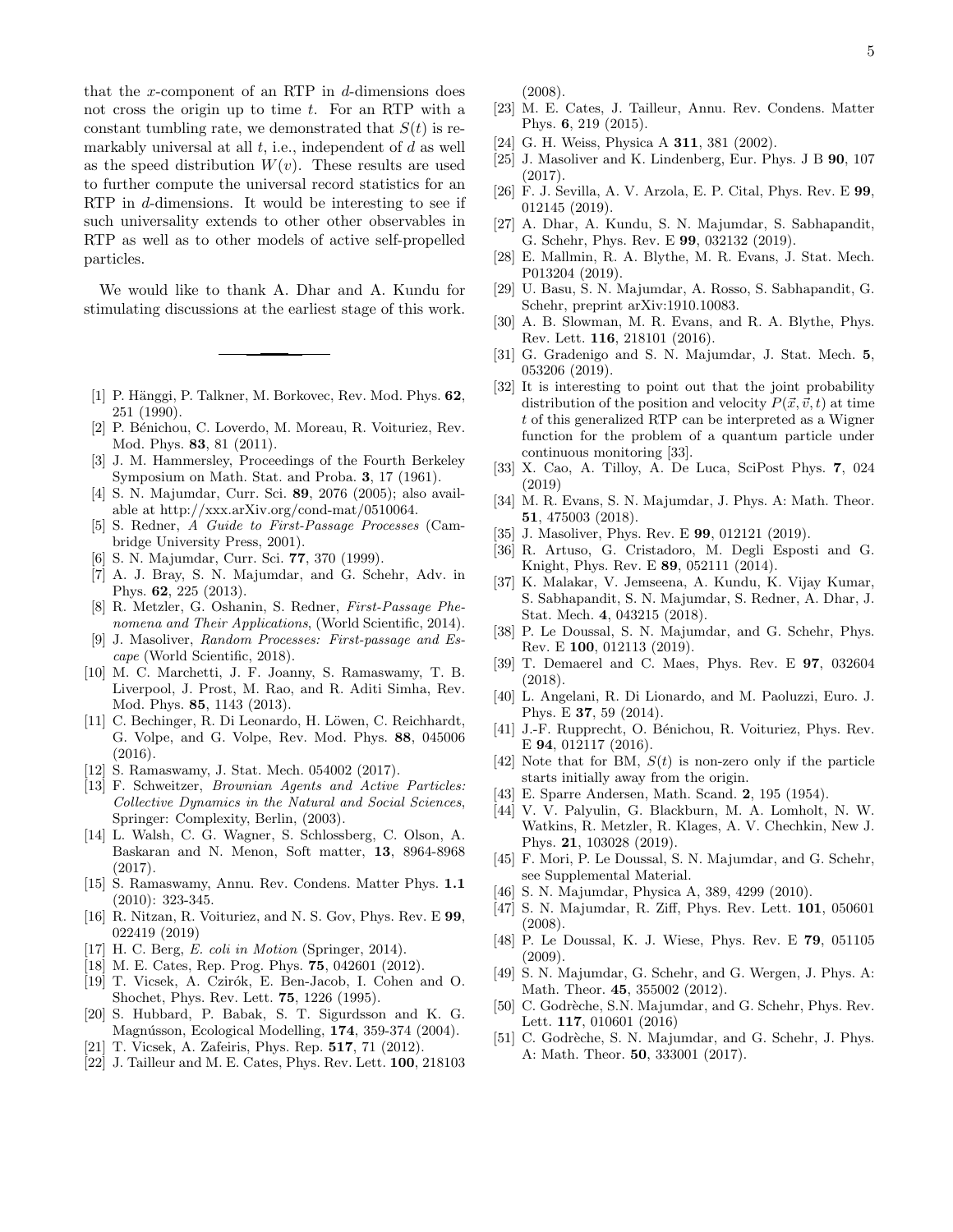# Universal survival probability for a  $d$ -dimensional run-and-tumble particle: supplemental material

Francesco Mori,<sup>1</sup> Pierre Le Doussal,<sup>2</sup> Satya N. Majumdar,<sup>1</sup> and Grégory Schehr<sup>1</sup>

 $1$ LPTMS, CNRS, Univ. Paris-Sud, Université Paris-Saclay, 91405 Orsay, France

 $2$ Laboratoire de Physique de l'Ecole Normale Supérieure, PSL University,

CNRS, Sorbonne Universités, 24 rue Lhomond, 75231 Paris, France

(Dated: February 17, 2022)

We give the principal details of the calculations described in the main text of the Letter.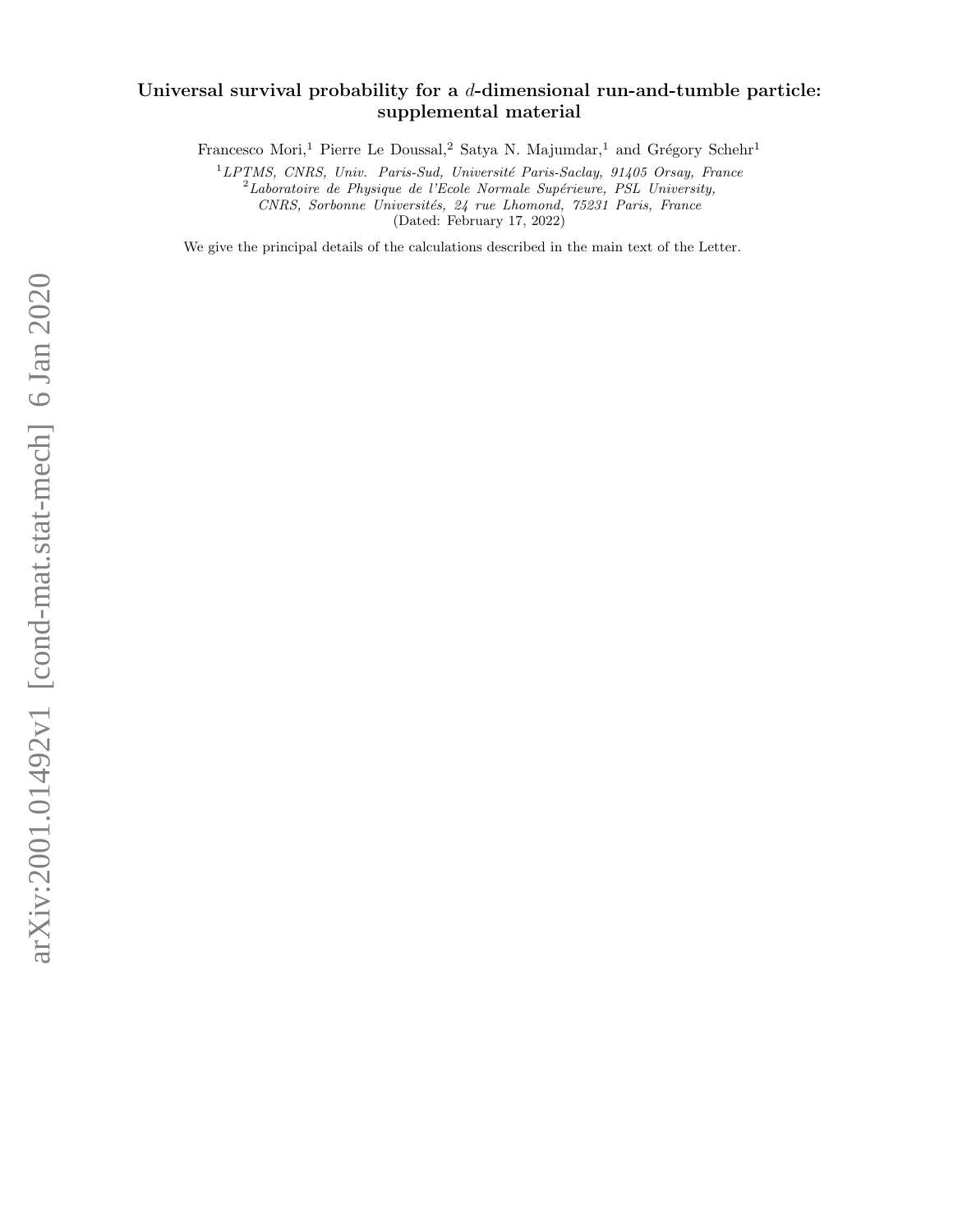#### I. DERIVATION OF THE SURVIVAL PROBABILITY  $S(t)$

In this section we give the details of the derivation of Eq. (1) in the main text, i.e. of the probability  $S(t)$  that the x-component of the run-and-tumble particle (RTP) does not take negative values up to time  $t$ . We perform the computation in the most general setup, where the velocity  $v$  is drawn after each tumbling from a distribution  $W(v)$  with positive support and normalized to unity. It is possible to recover the usual RTP model by setting  $W(v) = \delta(v - v_0)$ . We consider a single RTP moving in d-dimensions, starting at the origin O and evolving for a total time t. The particle initially chooses a random direction and a random velocity  $v_1$  and moves ballistically in that direction during a random time interval  $\tau_1$  that is drawn from an exponential distribution  $p(\tau) = \gamma e^{-\gamma \tau}$ . The distance travelled during this flight  $l_1 = v_1 \tau_1$  is thus also a random variable. After that, the particle tumbles instantaneously, i.e., it chooses randomly a new direction and a new velocity. Then, it moves ballistically in that direction for an exponentially distributed time  $\tau_2$  drawn independently from the same distribution  $p(\tau) = \gamma e^{-\gamma \tau}$  and so on. More precisely, in a small time interval dt:

- With probability  $\gamma dt$ , the particle changes its direction of motion and velocity randomly.
- With the complementary probability  $(1 \gamma dt)$ , the particle retains its direction and moves forward in that direction by a distance  $v dt$ , where  $v$  is the constant velocity of the current flight.

Note that the number  $n$  of tumblings is also random. We consider the starting point  $O$  as a tumbling. Thus, we always have  $n \geq 1$ . As explained in the letter, the last time interval  $\tau_n$  will not be completed yet. Consequently, its distribution is given by the probability  $e^{-\gamma \tau_n}$  that no tumbling happens during the interval  $\tau_n$ . At variance with the previous intervals, each of which is distributed independently according to the normalized distribution  $p(\tau) = \gamma e^{-\gamma \tau}$ , the distribution of  $\tau_n$  is not normalized to unity. Hence, the joint distribution of the time intervals  ${\tau_i} = {\tau_1, \tau_2, \ldots, \tau_n}$  and the number of tumblings n, for a fixed duration t of the particle, is given by

$$
P(\{\tau_i\}, n|t) = \left[\prod_{i=1}^{n-1} \gamma e^{-\gamma \tau_i}\right] e^{-\gamma \tau_n} \delta\left(\sum_{i=1}^n \tau_i - t\right). \tag{1}
$$

Let  $\{l_i\} = \{l_1, l_2, \ldots, l_n\}$  denote the straight distances travelled by the particle up to time t and  $\{v_i\} = \{v_1, v_2, \ldots, v_n\}$ the magnitude of the velocities in each flight. Clearly  $l_i = v_i \tau_i$  and  $l_i \geq 0$  for all i. Thus, using Eq. (1), the joint distribution of  $\{l_i\}$ ,  $\{v_i\}$  and the number of tumblings *n* is given by

$$
P(\{l_i\}, \{v_i\}, n|t) = \frac{1}{\gamma} \left[ \prod_{i=1}^n W(v_i) \frac{\gamma}{v_i} e^{-\gamma l_i/v_i} \right] \delta \left( t - \sum_{i=1}^n \frac{l_i}{v_i} \right). \tag{2}
$$

By integrating over the speed variables  ${v_i}$  we obtain the joint distribution of  ${l_i}$  and n:

$$
P\left(\lbrace l_i \rbrace, n | t \right) = \frac{1}{\gamma} \int_0^\infty dv_1 \dots \int_0^\infty dv_n \left[ \prod_{i=1}^n W\left(v_i\right) \frac{\gamma}{v_i} e^{-\gamma l_i/v_i} \right] \delta\left(t - \sum_{i=1}^n \frac{l_i}{v_i}\right). \tag{3}
$$

As explained in the main text, the joint distribution of the x-components of the random vectors  $\{\vec{l}_i\}$  with given norms  ${l_i}$  can be written as (see Sec. II for the derivation of this result):

$$
P(\{x_i\}|\{l_i\}) = \prod_{i=1}^n P_d(x_i|l_i) = \prod_{i=1}^n \frac{1}{l_i} f_d\left(\frac{x_i}{l_i}\right)
$$
\n(4)

where

$$
f_d(z) = \frac{\Gamma(d/2)}{\sqrt{\pi} \Gamma((d-1)/2)} \left(1 - z^2\right)^{(d-3)/2} \theta(1 - |z|). \tag{5}
$$

Here  $\Gamma(y)$  is the Gamma function and  $\theta(y)$  is the Heaviside step function:  $\theta(y) = 1$  if  $y \ge 0$  and  $\theta(y) = 0$  if  $y < 0$ . We can then write down explicitly the joint distribution of the x-components  $\{x_i\}$ , the norms  $\{l_i\}$  and the number of tumblings  $n$  at fixed total time  $t$  as

$$
P(\lbrace x_i \rbrace, \lbrace l_i \rbrace, n | t) = P(\lbrace x_i \rbrace | \lbrace l_i \rbrace) P(\lbrace l_i \rbrace, n | t) = \frac{1}{\gamma} \int_0^\infty dv_1 \dots \int_0^\infty dv_n \left[ \prod_{i=1}^n \frac{1}{l_i} f_d \left( \frac{x_i}{l_i} \right) W(v_i) \frac{\gamma}{v_i} e^{-\gamma l_i/v_i} \right] \delta \left( t - \sum_{i=1}^n \frac{l_i}{v_i} \right),
$$
(6)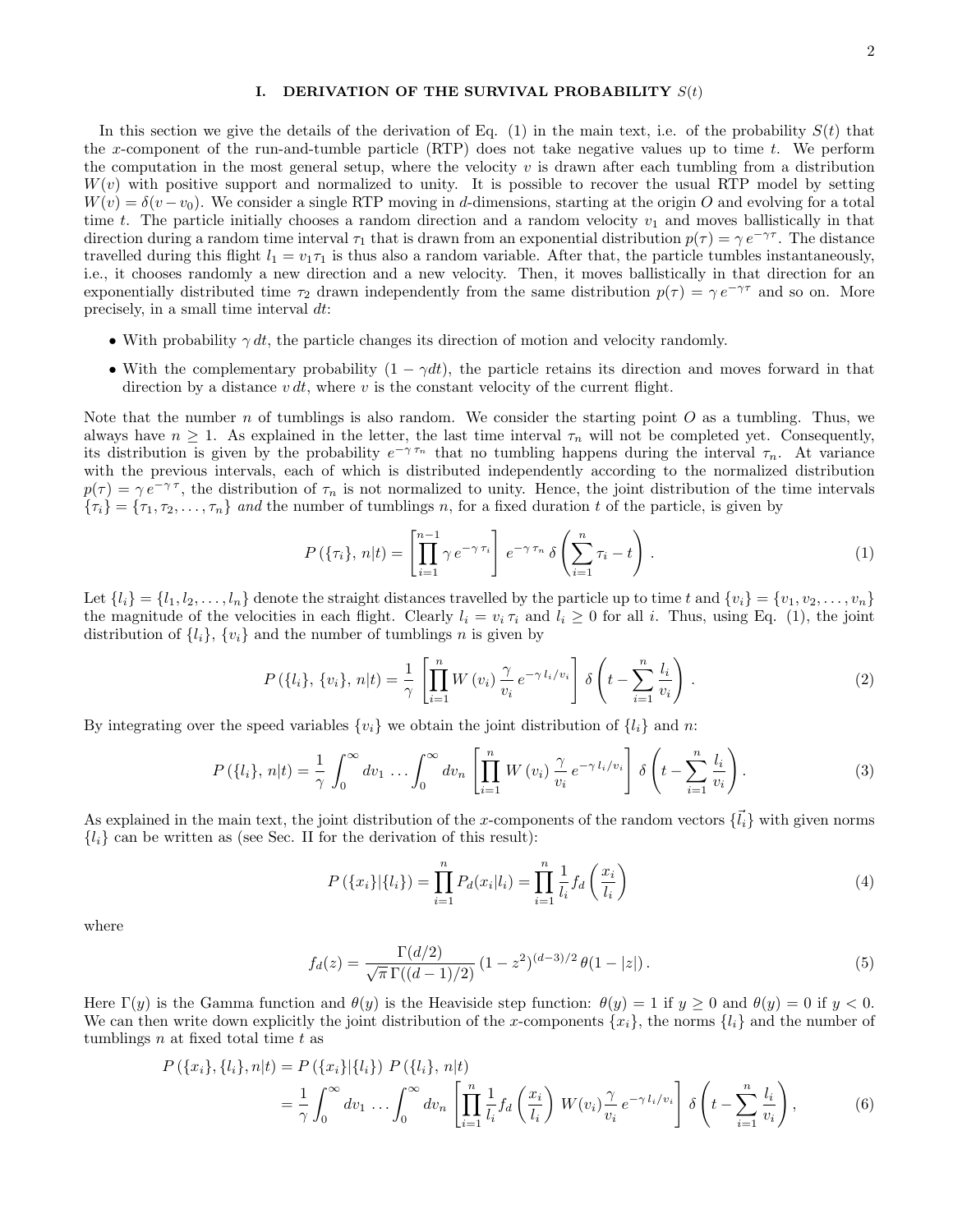$$
P(\lbrace x_i \rbrace, n | t) = \frac{1}{\gamma} \int_0^\infty dl_1 \dots \int_0^\infty dl_n \int_0^\infty dv_1 \dots \int_0^\infty dv_n \left[ \prod_{i=1}^n \frac{1}{l_i} f_d \left( \frac{x_i}{l_i} \right) W(v_i) \frac{\gamma}{v_i} e^{-\gamma l_i/v_i} \right] \delta \left( t - \sum_{i=1}^n \frac{l_i}{v_i} \right). \tag{7}
$$

The result in Eq. (7) then provides us an effective x-component process  $\{x_i\}$  projected from the d-dimensional RTP of fixed duration  $t$ . To further simplify this x-component process, we take a Laplace transform with respect to  $t$  that decouples the integrals over the  $\{l_i\}$  variables

$$
\int_0^\infty dt \, e^{-st} P(\{x_i\}, n|t) = \frac{1}{\gamma} \int_0^\infty dl_1 \dots \int_0^\infty dl_n \int_0^\infty dv_1 \dots \int_0^\infty dv_n \left[ \prod_{i=1}^n \frac{1}{l_i} f_d \left( \frac{x_i}{l_i} \right) W(v_i) \frac{\gamma}{v_i} e^{-(\gamma+s) l_i/v_i} \right]
$$

$$
= \frac{1}{\gamma} \left( \frac{\gamma}{\gamma+s} \right)^n \prod_{i=1}^n \int_0^\infty \frac{dl_i}{l_i} f_d \left( \frac{x_i}{l_i} \right) \int_0^\infty dv_i W(v_i) \frac{(\gamma+s)}{v_i} e^{-(\gamma+s) l_i/v_i}
$$

$$
= \frac{1}{\gamma} \left( \frac{\gamma}{\gamma+s} \right)^n \prod_{i=1}^n \tilde{p}_s(x_i)
$$
(8)

where we have defined

$$
\tilde{p}_s(x) = \int_0^\infty \frac{dl}{l} f_d\left(\frac{x}{l}\right) \int_0^\infty dv \, W\left(v\right) \frac{(\gamma + s)}{v} \, e^{-(\gamma + s) \, l/v} \,. \tag{9}
$$

Note that in getting from the first to the second line above, we have multiplied and divided by a factor  $(\gamma + s)^n$  so that the function  $\tilde{p}_s(x)$ , which depends on the parameters s, d,  $\gamma$  and on the speed distribution  $W(v)$ , can be interpreted as a probability density function (PDF) of a random variable x. Manifestly  $\tilde{p}_s(x)$  is non-negative and normalized to unity. Indeed, integrating over  $x$  one gets

$$
\int_{-\infty}^{\infty} \tilde{p}_s(x) dx = (\gamma + s) \int_0^{\infty} dl \int_{-\infty}^{\infty} \frac{dx}{l} f_d\left(\frac{x}{l}\right) \int_0^{\infty} \frac{dv}{v} W(v) e^{-(\gamma + s) l/v}
$$

$$
= (\gamma + s) \int_0^{\infty} \frac{dv}{v} W(v) \int_0^{\infty} dl e^{-(\gamma + s) l/v} \int_{-1}^1 dz f_d(z)
$$

$$
= \int_0^{\infty} dv W(v) = 1,
$$
(10)

where we used the fact that  $f_d(z)$  given in Eq. (5) is supported over the finite interval  $z \in [-1,1]$  and is normalized to unity and that  $W(v)$  is normalized to unity. As we will see below, the precise expression for  $\tilde{p}_s(x)$  is not relevant, as long as it is continuous and symmetric in x. Note that this property for  $\tilde{p}_s(x)$  will hold for general factorized jump distributions  $P(\lbrace x_i \rbrace | \lbrace l_i \rbrace) = \prod_{i=1}^{n} P_d(x_i | l_i)$  as in Eq. (4), provided the conditional distribution  $P_d(x | l)$  is symmetric in x, i.e.  $P_d(x|l) = P_d(-x|l)$ . Finally, inverting the Laplace transform in Eq. (8) formally, we have the joint distribution of  $\{x_i\}$  and n for a fixed t

$$
P(\{x_i\}, n|t) = \int \frac{ds}{2\pi i} e^{st} \frac{1}{\gamma} \left(\frac{\gamma}{\gamma + s}\right)^n \prod_{i=1}^n \tilde{p}_s(x_i), \qquad (11)
$$

where the integral is over the Bromwich contour (imaginary axis in this case) in the complex s plane.

The survival probability  $S(t)$  of this x-component process up to time t is the probability of the event that the successive sums  $x_1, x_1 + x_2, \ldots, x_1 + x_2 + \ldots + x_n$  are all positive. We recall that the number of tumblings n is also a random variable. Thus, summing over  $n$  one obtains

$$
S(t) = \sum_{n=1}^{\infty} \int_{-\infty}^{\infty} dx_1 \dots \int_{-\infty}^{\infty} dx_n \, [\theta(x_1) \, \theta(x_1 + x_2) \dots \theta(x_1 + x_2 + \dots + x_n)] \, P(\{x_i\}, n|t) \,, \tag{12}
$$

where  $P(\{x_i\}, n|t)$  is the joint distribution of  $\{x_i\}$  and n for fixed t. Plugging the expression for  $P(\{x_i\}, n|t)$  given in Eq. (11) gives

$$
S(t) = \int \frac{ds}{2\pi i} e^{st} \frac{1}{\gamma} \sum_{n=1}^{\infty} \left(\frac{\gamma}{\gamma + s}\right)^n \int_{-\infty}^{\infty} dx_1 \dots \int_{-\infty}^{\infty} dx_n \left[\theta(x_1) \theta(x_1 + x_2) \dots \theta(x_1 + x_2 + \dots + x_n)\right] \prod_{i=1}^n \tilde{p}_s(x_i)
$$

$$
= \int \frac{ds}{2\pi i} e^{st} \frac{1}{\gamma} \sum_{n=1}^{\infty} \left(\frac{\gamma}{\gamma + s}\right)^n q_n,
$$
(13)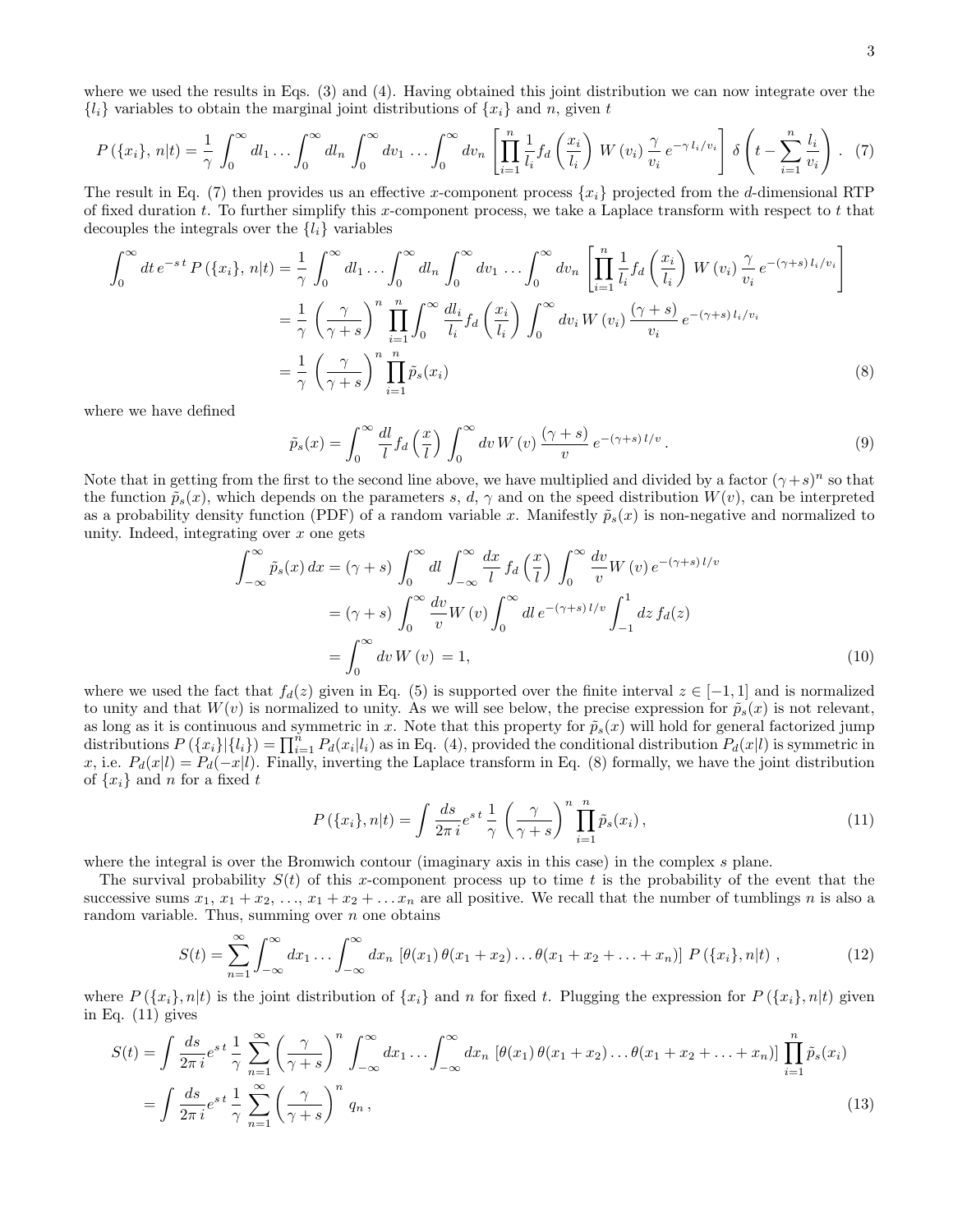

FIG. 1. Plot of  $S(t)$  evaluated numerically for different velocity distributions  $W(v)$  and an exponential distribution  $p(\tau)$  in dimension  $d = 2$ . The solid line corresponds to the exact analytical result in Eq. (18).

where we have defined the multiple integral

$$
q_n = \int_{-\infty}^{\infty} dx_1 \dots \int_{-\infty}^{\infty} dx_n \, \left[ \theta(x_1) \, \theta(x_1 + x_2) \dots \theta(x_1 + x_2 + \dots + x_n) \right] \, \prod_{i=1}^n \tilde{p}_s(x_i). \tag{14}
$$

However, as mentioned in the text, this quantity  $q_n$  in Eq. (14) has the following interpretation. Consider a onedimensional discrete-time random walk, starting at the origin  $x = 0$  and making independent jumps at each step with jump length drawn from the PDF  $\tilde{p}_s(x)$ . Then  $q_n$  is just the probability that the walker does not visit the negative axis up to step n. Notably, since  $\tilde{p}_s(x)$  is continuous and symmetric, the Sparre Andersen theorem [1] states that  $q_n$ is universal, i.e., independent of  $\tilde{p}_s(x)$  and is given by:

$$
q_n = \binom{2n}{n} 2^{-2n} \qquad n = 0, 1, 2, \dots \tag{15}
$$

Note that this formula is valid for any n, and hence the universality holds for all  $n$ , and not just asymptotically for large *n*. The generating function of  $q_n$  is thus also universal

$$
\sum_{n=0}^{\infty} q_n z^n = \sum_{n=0}^{\infty} \binom{2n}{n} \left(\frac{z}{4}\right)^n = \frac{1}{\sqrt{1-z}}.
$$
\n(16)

Using this result (16) in Eq. (13) and noticing that the sum in Eq. (13) does not include the  $n = 0$  term leads to the result

$$
S(t) = \int \frac{ds}{2\pi i} e^{st} \frac{1}{\gamma} \left[ \sqrt{\frac{\gamma + s}{s}} - 1 \right],
$$
\n(17)

which is Eq. (13) in the main text. Note that this result is universal in the sense that it does not depend on the dimension d or on the speed distribution  $W(v)$ . Indeed,  $W(v)$  and d appear only in Eq. (13) through the PDF  $\tilde{p}_s(x)$ . However, we have seen that as a consequence of the Sparre Andersen theorem the result is completely independent of the specific form of  $\tilde{p}_s(x)$ , as long as it is symmetric and continuous. As explained in the main text, the Laplace inversion in Eq. (17) can be explicitly performed leading to

$$
S(t) = \frac{1}{2} e^{-\gamma t/2} \left[ I_0(\gamma t/2) + I_1(\gamma t/2) \right]
$$
\n(18)

where  $I_0(z)$  and  $I_1(z)$  are modified Bessel functions, as given in Eq. (1) in the main text. In Fig. 1 we show a plot of  $S(t)$  evaluated numerically for different velocity distributions  $W(v)$  and an exponential distribution  $p(\tau)$  in dimension  $d = 2$ , which shows a very good agreement with our exact result (18).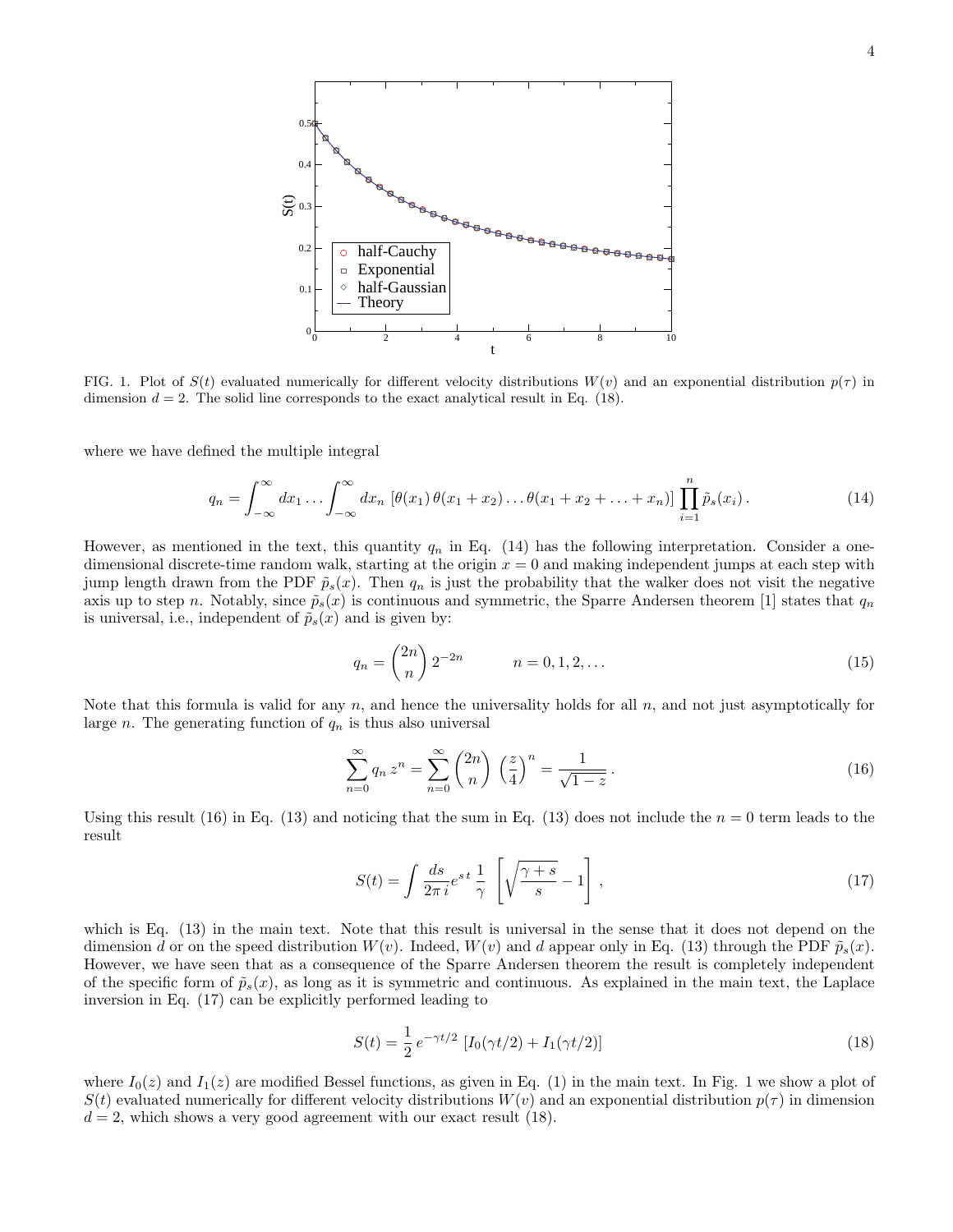# II. DERIVATION OF THE FORMULA IN EQ. (5) FOR THE MARGINAL DISTRIBUTION  $P_d(x|l)$

We consider a random vector  $\vec{l}$  of fixed magnitude l in d-dimensions and compute the marginal distribution  $P_d(x|L)$ of its x-component, given fixed l. The PDF of a random vector  $\vec{l}$  of fixed magnitude l is simply

$$
P(\vec{l}) = \frac{1}{S_d \, l^{d-1}} \, \delta\left(|\vec{l}| - l\right) \,,\tag{19}
$$

where

$$
S_d = \frac{2\pi^{d/2}}{\Gamma(d/2)}\tag{20}
$$

is just the surface area of a d-dimensional sphere of unit radius. It is convenient to rewrite Eq. (19) as

$$
P(\vec{l}) = \frac{2}{S_d \, l^{d-2}} \, \delta\left(|\vec{l}|^2 - l^2\right) \,. \tag{21}
$$

Let  $|\vec{l}|^2 = z_1^2 + z_2^2 + \ldots + z_d^2$  where  $z_k$  denotes the component of the vector  $\vec{l}$  along the k-th direction. Therefore, the marginal distribution  $P_d(x|l)$ , for instance along the x direction, is obtained by keeping  $z_1 = x$  fixed while integrating over the other components

$$
P_d(x|l) = \int P(\vec{l}) \,\delta(z_1 - x) \, dz_1 \, dz_2 \dots dz_d
$$
  
= 
$$
\frac{2}{S_d \, l^{d-2}} \int \delta(z_2^2 + z_3^2 + \dots + z_d^2 - (l^2 - x^2)) \, dz_2 \, dz_3 \dots dz_d,
$$
 (22)

where we used Eq. (21) in going from the first to the second line above. Let  $R^2 = z_2^2 + z_3^2 + \ldots + z_d^2$ . Then the  $(d-1)$ -dimensional integral in Eq. (22) can be performed in the radial coordinate

$$
P_d(x|L) = \frac{2 S_{d-1}}{S_d l^{d-2}} \int_0^\infty \delta(R^2 - (l^2 - x^2)) R^{d-2} dR
$$
 (23)

where we recall  $S_{d-1}$  is the surface area of a  $(d-1)$ -dimensional unit sphere. The single radial integral in Eq. (23) can be trivially done by making a change of variable  $R^2 = u$ 

$$
P_d(x|l) = \frac{S_{d-1}}{S_d l^{d-2}} \int_0^\infty \delta\left(u - (l^2 - x^2)\right) u^{(d-3)/2} du
$$
  
= 
$$
\frac{S_{d-1}}{S_d l^{d-2}} (l^2 - x^2)^{(d-3)/2} \theta(l - |x|).
$$
 (24)

Using the formula for  $S_d$  in Eq. (19) and rearranging the terms, we get

$$
P_d(x|l) = \frac{1}{l} f_d\left(\frac{x}{l}\right),\tag{25}
$$

where

$$
f_d(z) = \frac{\Gamma(d/2)}{\sqrt{\pi} \Gamma((d-1)/2)} \left(1 - z^2\right)^{(d-3)/2} \theta(1 - |z|),\tag{26}
$$

as given in Eq. (4) in the main text. One can check easily that  $f_d(z)$  is normalized to unity over the support  $z \in [-1, 1].$ 

### III. SURVIVAL PROBABILITY FOR RANDOM WALKS WITH SPATIO-TEMPORAL **CORRELATIONS**

As mentioned in the main text, the RTP model is a particular case of a random walk (RW) with spatio-temporal correlation. Let us consider a RW on the real line. Let

$$
(x_1, \tau_1), (x_2, \tau_2), \dots, (x_j, \tau_j), \dots
$$
\n(27)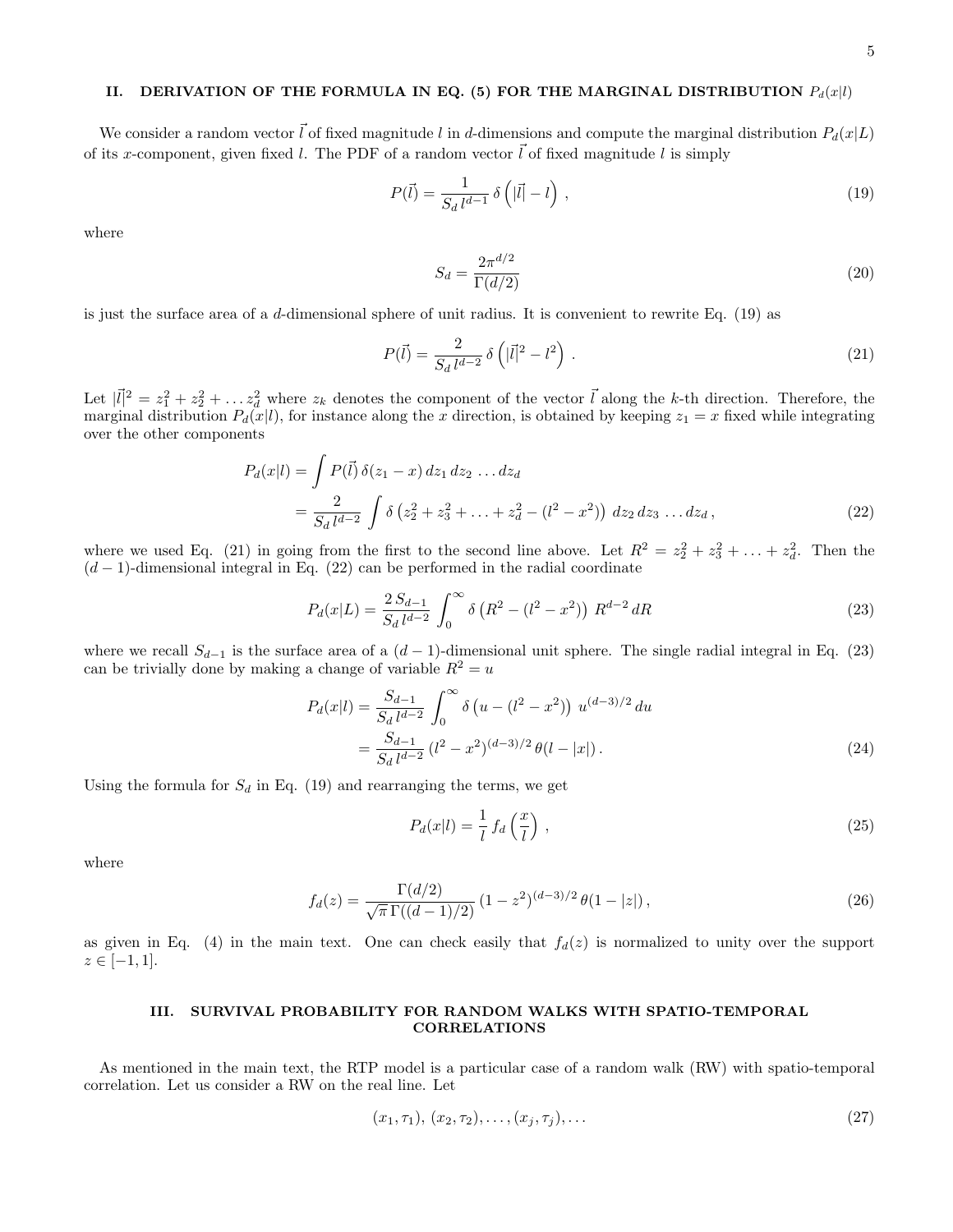be a sequence of independent identically distributed pairs of random variables corresponding to the step length  $x_i$ and the associated time  $\tau_i$ . We assume that each pair  $(x_i, \tau_i)$  is distributed according to the some joint PDF  $p(x, \tau)$ , which is assumed to be continuous in x and spatially symmetric:  $p(x, \tau) = p(-x, \tau)$ . After n steps the RW will be in position  $X_n$  at time  $T_n$ , where

$$
X_n = \sum_{k=0}^n x_k, \qquad T_n = \sum_{k=0}^n \tau_k.
$$
 (28)

To study the probability  $S(t)$  that the negative side of the x-axis is not reached up to time t we also need to specify how the walker moves when taking a step. One possibility is that in order to take a step  $x_i$  in a time  $\tau_i$  the walker moves with constant velocity  $v_i = x_i/\tau_i$ , as in the case of the RTP. Another possibility is that the walker remains in its position for a time  $\tau_i$  and then takes an instantaneous jump  $x_i$ . It turns out that for this latter "wait-then-jump model" the survival probability  $S(t)$  can be computed exactly for any distribution  $p(x, \tau)$ . This result was recently obtained by Artuso et al. using a combinatorial lemma [2] combined with the Sparre Andersen theorem. Here we propose an alternative non-combinatorial derivation based on our technique presented in Sec. I. It is convenient to derive the probability  $\pi(t)$  that the first entrance to the negative axis happens at time t. One can then obtain the survival probability  $S(t)$  using the relation

$$
S'(t) = -\pi(t). \tag{29}
$$

In fact, Artuso et. al. [2] computed exactly the Laplace transform of  $\pi(t)$ , rather than of  $S(t)$ , but these two are simply related due to the relation (29). In order to compare to the result of the RTP in Eq. (18), we will compute  $S(t)$  for the "wait-then-jump model".

Consider a trajectory of the "wait-then-jump model" up to time  $t$ . By definition, in the "wait-then-jump model" there are n complete jumps such that  $\sum_{i=1}^{n} \tau_i = t$ , where each pair  $(x_i, \tau_i)$  is drawn independently from the PDF  $p(x, \tau)$ . This corresponds to imposing that there is a jump at time t. Note that the number of jumps n in time t is a random variable, as in the RTP. The joint PDF of  $\{(x_i, \tau_i)\}_{1 \leq i \leq n}$  and of n, at fixed total time t is then given by

$$
P(\{(x_i, \tau_i)\}, n|t) = \prod_{i=1}^n p(x_i, \tau_i) \delta\left(\sum_{i=1}^n \tau_i - t\right),
$$
\n(30)

where the delta function enforces the constraint on the total time. We integrate over the  $\tau$  variables to obtain the marginal of  $\{x_i\}$  and n

$$
P(\{x_i\}, n|t) = \int_0^\infty d\tau_1 \dots \int_0^\infty d\tau_n \prod_{i=1}^n p(x_i, \tau_i) \, \delta\left(\sum_{i=1}^n \tau_i - t\right) \,. \tag{31}
$$

Taking a Laplace transform with respect to t we decouple the integrals over the  $\tau$  variables

$$
\int_0^\infty dt \, P(\{x_i\}, n|t) \, e^{-st} = \prod_{i=1}^n \int_0^\infty d\tau_i p(x_i, \tau_i) \, e^{-s \, \tau_i} \,. \tag{32}
$$

It is useful to rewrite the right-hand side of Eq. (32) as

$$
\int_0^\infty dt \, P(\{x_i\}, n|t) \, e^{-st} = c(s)^n \prod_{i=1}^n \tilde{p}_s(x_i) \,, \tag{33}
$$

where  $c(s)$  is defined as

$$
c(s) = \int_0^\infty d\tau \int_{-\infty}^\infty dx \, p(x,\tau) \, e^{-s\tau} \tag{34}
$$

and

$$
\tilde{p}_s(x) = \frac{1}{c(s)} \int_0^\infty d\tau \, p(x,\tau) \, e^{-s\tau} \,. \tag{35}
$$

Note that  $\tilde{p}_s(x)$  can be interpreted as a probability density function. Indeed, it is clearly non-negative and normalized to unity. Moreover, since we assume  $p(x, \tau)$  to be continuous and symmetric with respect to x,  $\tilde{p}_s(x)$  will also be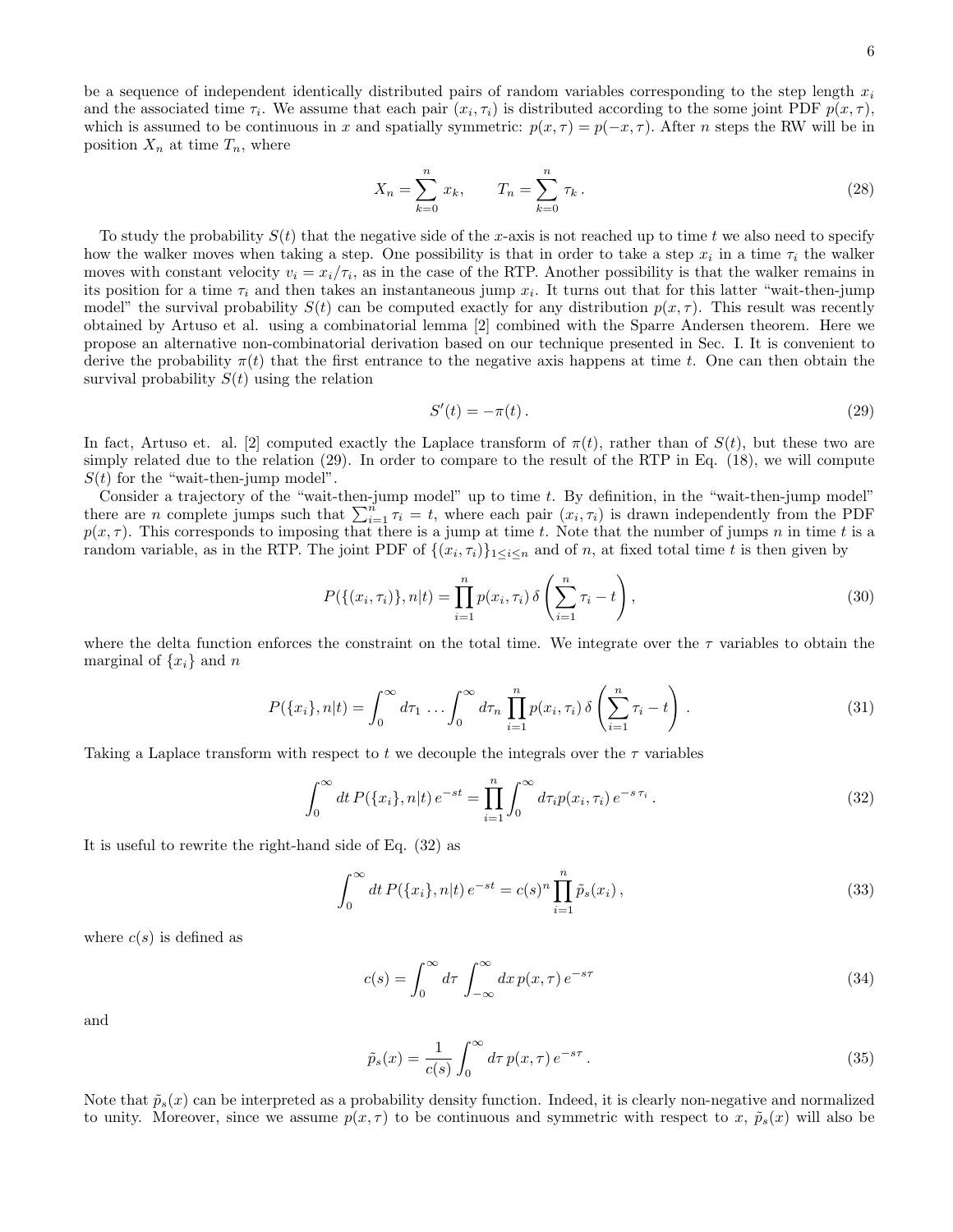continuous and symmetric. The probability that the walker enters in the positive axis for the first time at time  $t$  can be simply written as

$$
\pi(t) = \sum_{n=1}^{\infty} \int_0^{\infty} dx_1 \dots \int_0^{\infty} dx_n P(\{x_i\}, n|t) \Theta_n(\{x_i\}),
$$
\n(36)

with the notation

$$
\Theta_n(\lbrace x_i \rbrace) = \theta(X_1) \theta(X_2) \dots \theta(X_{n-1}) \theta(-X_n), \tag{37}
$$

where  $X_i$ 's are the partial sums defined in Eq. (28) and  $\theta(x)$  is the Heaviside step function:  $\theta(x) = 1$  if  $x > 0$  and  $\theta(x) = 0$  otherwise. In other words,  $\Theta_n({x_i})$  enforces that the negative axis is reached for the first time at step n. Taking a Laplace transform of both sides of Eq. (36) and using Eq. (33), we obtain

$$
\hat{\pi}(s) = \sum_{n=1}^{\infty} c(s)^n f_n , \qquad (38)
$$

where

$$
f_n = \int_0^\infty dx_1 \dots \int_0^\infty dx_n \prod_{i=1}^n \tilde{p}_s(x_i) \Theta_n(\{x_i\}).
$$
\n(39)

Notably,  $f_n$  can be interpreted at the probability of first passage to the negative x-axis for a RW

$$
X_k = X_{k-1} + \eta_k \qquad y_0 = 0, \tag{40}
$$

where  $\eta_k$  is a random number extracted from the PDF  $\tilde{p}_s(x_i)$ . Then, since  $\tilde{p}_s(x_i)$  is continuous and symmetric, according to the Sparre Andersen theorem  $f_n$  is universal and its generating function can be computed as follows. Clearly,  $f_n = q_{n-1} - q_n$  for  $n \ge 1$ , where  $q_n$  is the probability that the random walker stays positive up to step n. Taking a generating function, we get

$$
\sum_{n=1}^{\infty} f_n z^n = \sum_{n=1}^{\infty} \left[ q_{n-1} - q_n \right] z^n = 1 - (1 - z) \sum_{n=0}^{\infty} q_n z^n,
$$
\n(41)

where we used  $q_0 = 1$ . Since,  $\tilde{p}_s(x)$  is a continuous and symmetric PDF, the Sparre Andersen theorem can be applied which states that  $\sum_{n=0}^{\infty} q_n z^n = 1/\sqrt{1-z}$ . Hence, from Eq. (41) one gets

$$
\sum_{n=1}^{\infty} f_n z^n = 1 - \sqrt{1 - z} \,. \tag{42}
$$

Using this result  $(42)$  in Eq.  $(38)$  we obtain

$$
\hat{\pi}(s) = 1 - \sqrt{1 - c(s)}.
$$
\n(43)

where  $c(s)$  is given in Eq. (34). This is indeed the result of Artuso et. al. [2] obtained originally using combinatorial method. Our derivation above is non-combinatorial and a bit simpler in our opinion.

From Eq. (43) one can compute the Laplace transform of the survival probability  $S(t)$ . Indeed, using Eq. (29) it is easy to show that

$$
\tilde{S}(s) = \int_0^\infty dt \, S(t) \, e^{-st} = \frac{1 - \tilde{\pi}(s)}{s} \,. \tag{44}
$$

Using Eq. (43) we obtain that

$$
\tilde{S}(s) = \frac{\sqrt{1 - c(s)}}{s},\tag{45}
$$

where  $c(s)$  is given in Eq. (34). To compare with the RTP model in d dimensions, let us now choose

$$
p(x,\tau) = p(x|\tau)p(\tau) = \frac{1}{v_0\tau} f_d\left(\frac{x}{v_0\tau}\right) p(\tau),
$$
\n(46)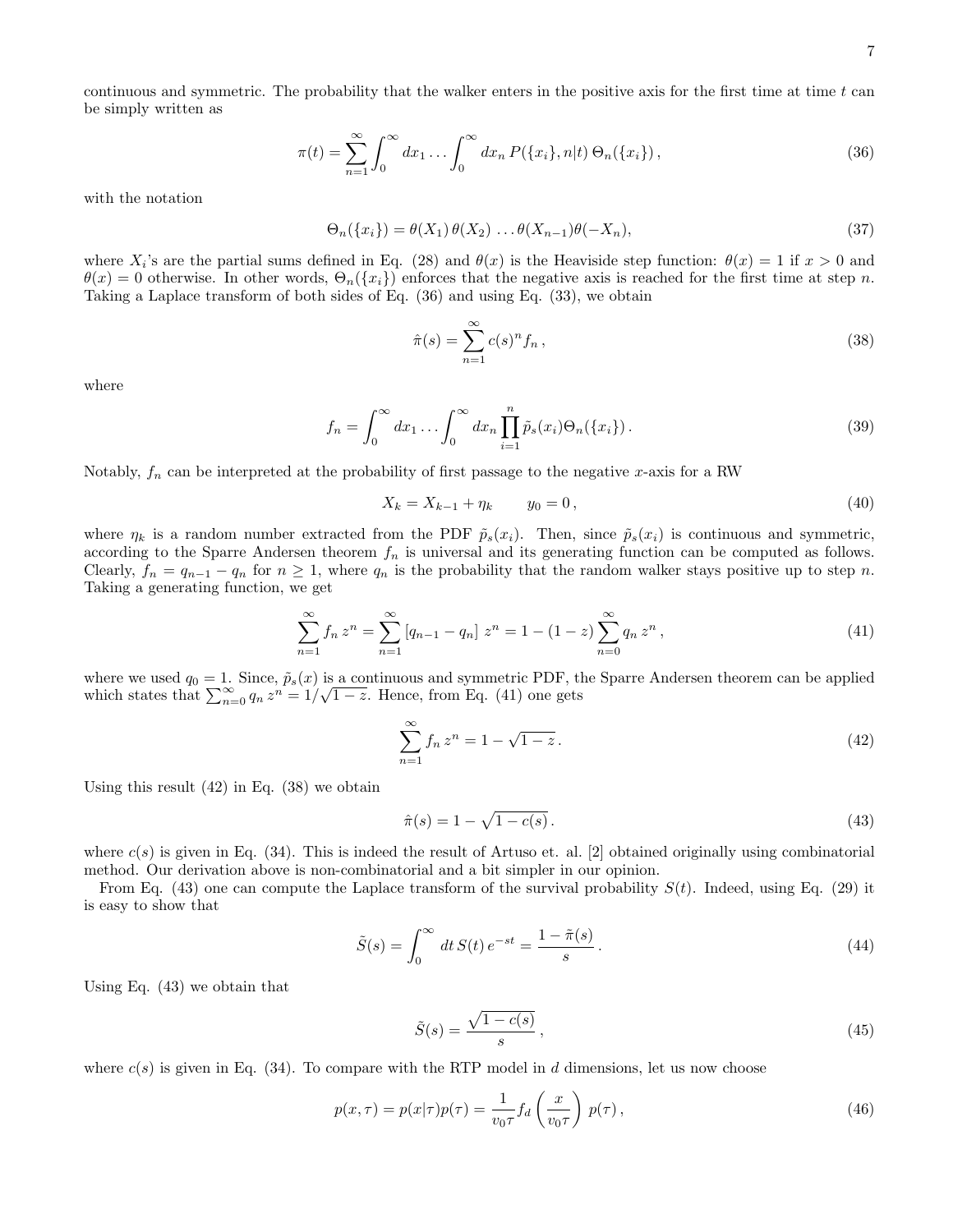where  $f_d(z)$  is given in Eq. (26). Then we get from Eq. (34),

$$
c(s) = \int_0^\infty d\tau \int_{-\infty}^\infty dx \, p(x,\tau) \, e^{-s\tau} = \int_0^\infty d\tau \int_{-\infty}^\infty dx \, \frac{1}{v_0 \tau} f_d\left(\frac{x}{v_0 \tau}\right) \, p(\tau) \, e^{-s\tau} \tag{47}
$$

$$
= \int_0^\infty d\tau \, e^{-s\tau} p(\tau) \int_{-\infty}^\infty dx \, \frac{1}{v_0 \tau} f_d\left(\frac{x}{v_0 \tau}\right) = \int_0^\infty d\tau \, e^{-s\tau} p(\tau) \int_{-\infty}^\infty dz \, f_d\left(z\right) \tag{48}
$$

$$
=\int_0^\infty d\tau \, e^{-s\tau} p(\tau) = \tilde{p}(s) \,. \tag{49}
$$

where we have used the fact that  $f_d(z)$  is normalized to unity in going from the second to the third line above. Note that  $\tilde{p}(s)$  is simply defined as the Laplace transform of  $p(\tau)$ . Then, using Eq. (45), we obtain that

$$
\tilde{S}(s) = \frac{\sqrt{1 - \tilde{p}(s)}}{s} \,. \tag{50}
$$

In the most relevant case of an exponential distribution  $p(\tau) = \gamma e^{-\gamma \tau}$  one obtains that  $c(s) = \gamma/(\gamma + s)$ . Consequently, Eq. (50) gives  $\tilde{S}(s) = 1/\sqrt{s(\gamma + s)}$ . Inverting the Laplace transform explicitly, we then get the exact survival probability at all  $t$  for this specific "wait-then-jump model" with exponential time distribution

$$
S(t) = e^{-\gamma t/2} I_0(\gamma t/2), \qquad (51)
$$

where  $I_0(z)$  is again the modified Bessel function. The result in (51) is manifestly different from the RTP result in Eq. (18) (also in Eq. (1) of the main text). This clearly shows that the exact result in Eq. (45) for the "wait-then-jump model" can not be used to derive our main result for the RTP in Eq. (1) of the main text. Note however that for late times the result in Eq. (51) has the same asymptotic behavior as the RTP result, namely  $S(t) \sim 1/\sqrt{\pi \gamma t}$ .

Moreover, as explained in the main text, Eq. (50) can be useful to compute the late time behavior of  $S(t)$  for the RTP model with a generic time distribution  $p(\tau)$ . Indeed, one expects that  $S(t) \sim t^{-\theta}$  when  $t \to \infty$  (and this is confirmed by our numerical simulations shown in Fig. 3 of the Letter). Moreover, for late times, it is natural to conjecture that the exponent  $\theta$  is the same for the RTP model and for the "wait-then-jump model". Here, we compute the exponent  $\theta$  for different time distributions  $p(\tau)$  in the "wait-then-jump" setup. It is useful to distinguish two cases, depending on whether  $p(\tau)$  has a well defined first moment or not.

The case where  $p(\tau)$  has a well defined first moment. In this case, the Laplace transform  $\tilde{p}(s)$  can be expanded, for small s, as

$$
\tilde{p}(s) \simeq 1 - \langle \tau \rangle s + o(s),\tag{52}
$$

where  $\langle \tau \rangle = \int_0^\infty d\tau \tau p(\tau)$  is the first moment of  $\tau$ . Using Eq. (50) we obtain that, for small s

$$
\tilde{S}(s) \sim \sqrt{\frac{\langle \tau \rangle}{s}}.
$$
\n(53)

Inverting the Laplace transform gives for late times that

$$
S(t) \sim \sqrt{\frac{\langle \tau \rangle}{\pi t}}.
$$
\n(54)

Hence, if  $\langle \tau \rangle$  is finite we obtain that  $\theta = 1/2$ . Note that for the exponential jump distribution with rate  $\gamma$ , one has  $\langle \tau \rangle = 1/\gamma$  and this formula (54) yields back  $S(t) \sim 1/\sqrt{\pi \gamma t}$ , as it should.

The case where  $p(\tau)$  has a diverging first moment. If the average value of  $\tau$  is diverging, i.e. if  $p(\tau) \sim \tau^{-\mu-1}$  for  $\tau \to \infty$  with  $0 < \mu < 1$ , then  $\tilde{p}(s)$  can be expanded for small s as

$$
p(s) = 1 - (a s)^{\mu} + o(s^{\mu}), \qquad (55)
$$

where a denotes a microscopic time scale. Using Eq. (50) we obtain that, when  $s \to 0$ ,

$$
\tilde{S}(s) \sim s^{\mu/2 - 1} \,. \tag{56}
$$

Inverting the Laplace transform we get that when  $t \to \infty$ 

$$
S(t) \sim t^{-\mu/2},\tag{57}
$$

and, hence, in this case  $\theta = \mu/2$ .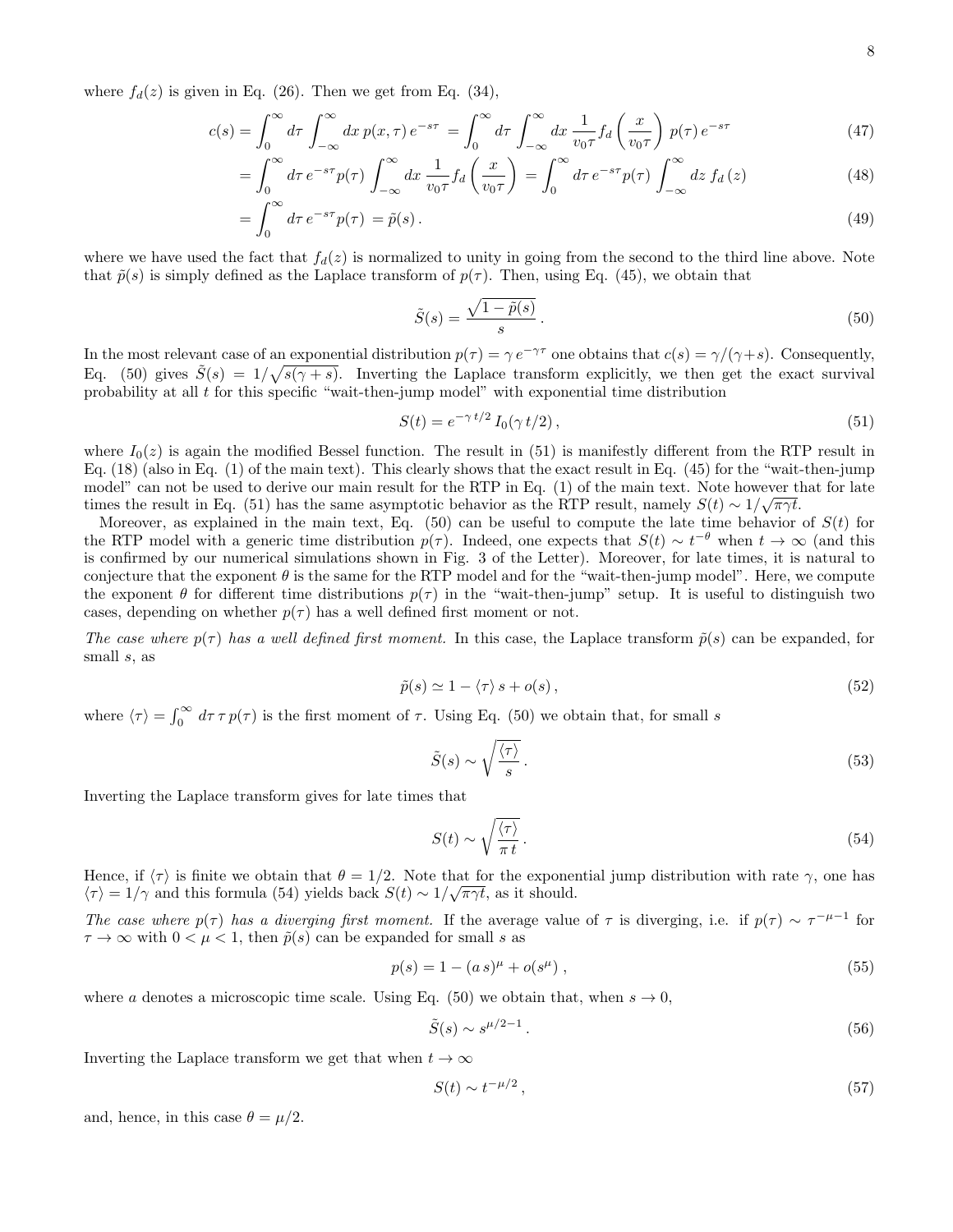

FIG. 2. Illustration of a trajectory of the RTP (black solid line) together with the positions of the associated random walk  $X_0 = 0, X_1, \ldots, X_n$  with  $n = 6$ , up to time t (dots). The lower records are indicated in red, the first position  $X_0$  being counted as a lower record. Note that the final position  $X_n$  can in principle be also a record – although not in the above figure. The observable  $S_N(t)$  is the probability that the random walk has exactly N lower records up to time t. For  $N = 1$ ,  $S_1(t)$  coincides the survival probability up to time t.

#### IV. UNIVERSAL RECORD STATISTICS FOR THE RTP

In this section we show that our results for the survival probability  $S(t)$  for a d-dimensional RTP can be used to compute the statistics of records for the x-component of the RTP process. The universality of  $S(t)$  for the RTP with an exponential distribution of the flight times (corresponding to a constant tumbling rate  $\gamma$ ) also renders the statistics of the records for the x-component universal in this problem, i.e. independent of the dimension  $d$  as well as the speed distribution  $W(v)$ . The statistics of records for a stochastic sequence has been extensively studied and has found many applications from climatology to finance [3]. In general, it is quite hard to obtain exact results for the record statistics for a correlated sequence. Below, we see that, using our method as detailed in the main text, we can compute the exact record statistics of the x-component of the RTP in d dimensions and show that it is universal. This is one of the rare examples of an exact solution for the record statistics for a correlated sequence.

Let us start by defining a record. We consider a trajectory in d dimensions of the RTP of duration t starting at the origin. Let  $n$  denote the number of runs in this trajectory, which itself is a random variable. We now look at the x-components of the n successive runs and denote them by  $x_1, x_2, \dots, x_n$ . The x-component of the positions of the RTP are denoted by  $X_0 = 0, X_1 = x_1, X_2 = x_1 + x_2, X_3 = x_1 + x_2 + x_3, ...$  (see Fig. 2). The joint distribution of the  $x_i$ 's and n has been computed in Eq. (8) of the main text and is given by

$$
P(\{x_i\}, n|t) = \int \frac{ds}{2\pi i} e^{st} \frac{1}{\gamma} \left(\frac{\gamma}{\gamma + s}\right)^n \prod_{i=1}^n \tilde{p}_s(x_i) , \qquad (58)
$$

where  $\tilde{p}_s(x_i)$  is given in Eq. (14) of the main text for a general speed distribution  $W(v)$  and general dimension d. Therefore, the  $X_i$ 's can be viewed as the position of a one-dimensional discrete-time random walker with correlated steps given in Eq. (58). A lower record happens at step k iff the value  $X_k$  is lower than all the previous values, i.e.,  $X_k < \min\{X_0 = 0, X_1, \cdots, X_{k-1}\}\$  (see Fig. 2). By convention,  $X_0 = 0$  is a lower record. Note that the final position  $X_n$  can also be a record. A natural question is then: how many records occur in time t? We denote by  $S_N(t)$  the probability that there are exactly N lower records up to time t. Clearly, when  $N = 1$  this corresponds to the event that the position has never gone below 0 up to time t. But this precisely the survival probability  $S(t)$  that we have computed in the main text, thus  $S_1(t) = S(t)$ . We can then think of  $S_N(t)$  as a natural generalization of the survival probability  $S(t)$ . One can similarly define upper records for the x-component of the RTP, whose statistics are exactly identical to the lower records, due to the  $x \to -x$  symmetry of the RTP. An alternative physical picture of this record process is as follows: whenever the particle achieves a new lower record, one can imagine that the absorbing barrier gets pushed to this new record value. For example, before the second record happens the absorbing barrier is at  $X_0 = 0$ . If the second lower record happens at step k with value  $X_k < 0$  (for example in Fig. 2 the second record happens at  $k = 2$ ), the absorbing barrier gets shifted to  $X_k$ , till the occurence of the next lower record (see Fig. 2).

Thanks to our mapping to the one-dimensional discrete-time random walk via Eq. (58), we can use the known results for the record statistics of an n-step discrete-time random walk, whose steps are i.i.d. variables, each drawn from  $\tilde{p}_s(x_i)$  which is continuous and symmetric, and given in Eq. (14) in the main text. It is well known that the probability  $q_N(n)$  that a n-step random walk has exactly N lower records is universal, i.e. independent of the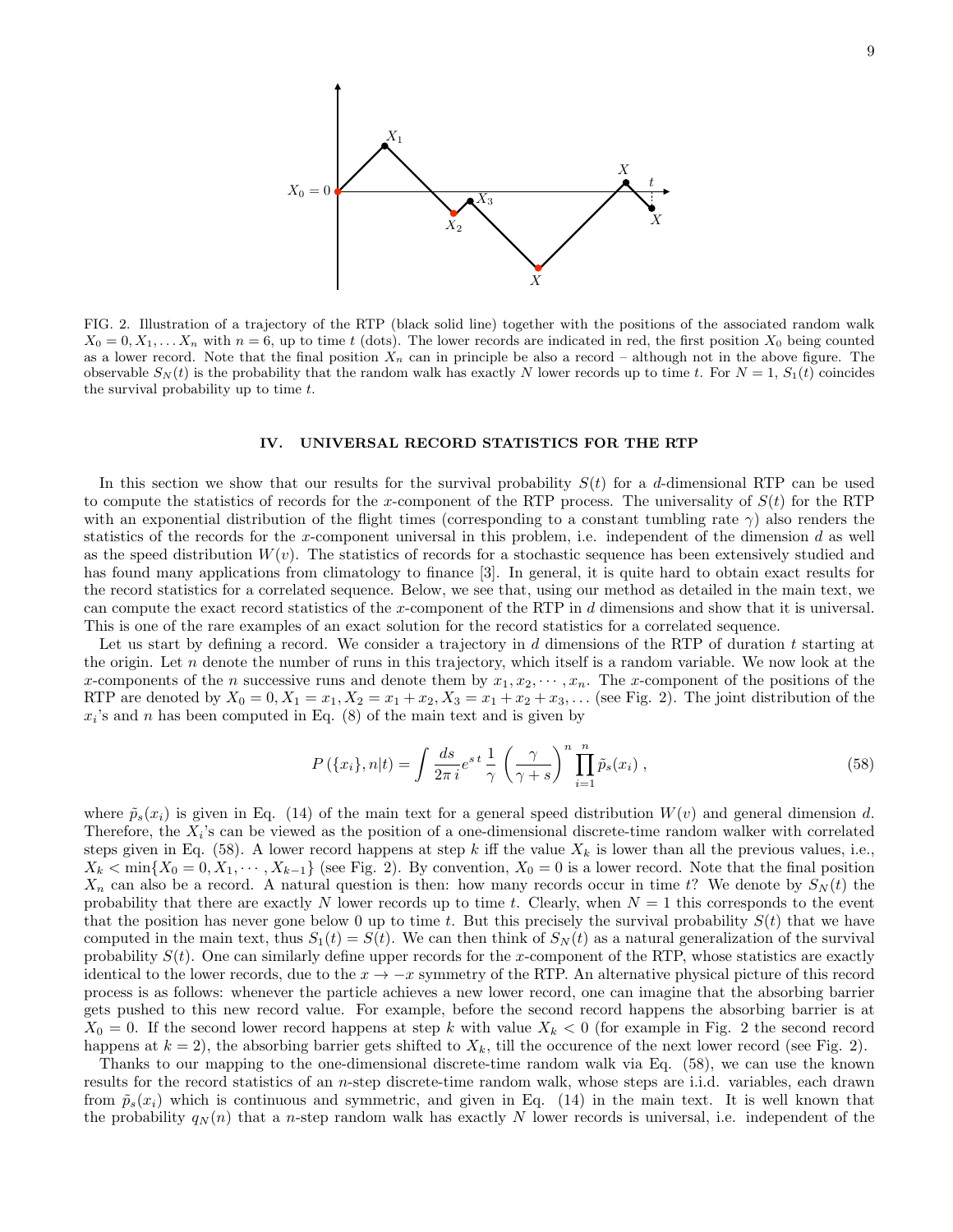distribution  $\tilde{p}_s(x_i)$  [4]. In particular, its generating function with respect to n is given by [4]

$$
\sum_{n=N-1}^{\infty} q_N(n) z^n = \frac{(1 - \sqrt{1 - z})^{N-1}}{\sqrt{1 - z}}.
$$
\n(59)

The result in Eq. (58) conveniently translates the results for any observable in the discrete-time n-step random walk problem to the RTP in continuous time  $t$ . The statistics of records is one such observable. Therefore, combining Eq. (58) gives (for  $N \geq 2$ )

$$
S_N(t) = \int \frac{ds}{2\pi i} e^{st} \frac{1}{\gamma} \sum_{n=N-1}^{\infty} \left(\frac{\gamma}{\gamma + s}\right)^n q_N(n) \tag{60}
$$

where the integral is over the Bromwich contour (imaginary axis in this case). Recall that, for  $N = 1$ ,  $S_1(t) = S(t)$ where  $S(t)$  is given in Eq. (1) of the main text. Using (59) for  $z = \gamma/(\gamma + s)$  in (60) one finds, for  $N \ge 2$ 

$$
S_N(t) = \int \frac{ds}{2\pi i} e^{st} \frac{1}{\gamma} \sqrt{\frac{\gamma + s}{s}} \left( 1 - \sqrt{\frac{s}{\gamma + s}} \right)^{N-1} . \tag{61}
$$

The inverse Laplace transform on the right hand side of Eq. (61) can be performed explicitly for the first few values of  $N$ , yielding

$$
S_1(t) = S(t) = \frac{1}{2} e^{-\gamma t/2} \left( I_0 \left( \gamma t/2 \right) + I_1 \left( \gamma t/2 \right) \right) , \qquad (62)
$$

$$
S_2(t) = S(t) \tag{63}
$$

$$
S_3(t) = e^{-\gamma t/2} I_1(\gamma t/2) \tag{64}
$$

The fact that  $S_2(t) = S_1(t) = S(t)$  at all t is quite remarkable and is far from obvious. These results for  $N = 2$  and  $N=3$  are plotted in Fig. 4 and one sees that  $S_3(t)$  exhibits a maximum at some characteristic time  $t_3^*$  (actually for all  $N \geq 3$ ,  $S_N(t)$  exhibits a maximum at some characteristic time  $t_N^*$  which can be shown to grow linearly with N for large N). It seems hard to evaluate explicitly  $S_N(t)$  for higher values of N. One can however compute the generating function  $\tilde{S}(z, t)$  of  $S_N(t)$ , i.e.

$$
\tilde{S}(z,t) = \sum_{N=1}^{\infty} z^N S_N(t) = \int \frac{ds}{2\pi i} e^{s\gamma t} \left[ \frac{1+s}{s + \frac{1-z}{z}\sqrt{s(1+s)}} - z \right],
$$
\n(65)

where we have made the change of variable  $s \to s/\gamma$ . Clearly  $S_N(t)$  is universal, i.e. independent of the dimension d and the speed distribution  $W(v)$ . From this expression, we can compute the average number of records  $\langle N(t) \rangle$  up to time t and we get, for all t (see also Fig. 3)

$$
\langle N(t) \rangle = \frac{1}{2} e^{-\gamma t/2} \left( (2\gamma t + 3) I_0 \left( \frac{t}{2} \right) + (2\gamma t + 1) I_1 \left( \frac{\gamma t}{2} \right) \right) . \tag{66}
$$

For large t, it grows like  $\langle N(t) \rangle \approx 2\sqrt{\gamma t}/\sqrt{\pi}$ .

The Bromwich integral on the right hand side of Eq. (65) can be computed explicitly. Skipping details, we get

$$
\tilde{S}(z,t) = \frac{z(1-z)}{1-2z}S(t) - \frac{z^3}{1-2z}e^{-\frac{(1-z)^2}{1-2z}\gamma t} - \frac{z^3(1-z)}{(1-2z)^2}\gamma \int_0^t e^{-\frac{(1-z)^2}{1-2z}\gamma(t-t')}S(t')dt',\tag{67}
$$

where  $S(t)$  is given in Eq. (62). By setting  $z = 1$  in Eq. (67), we can check the normalization condition, i.e.  $\sum_{N=1}^{\infty} S_N(t) = \tilde{S}(z=1,t) = 1$ , for  $t > 0$ . We can also check, by expanding the generating function in (67) in powers of z up to order  $z^3$ , that we recover the results for  $S_N(t)$  for  $N = 1, 2, 3$  in Eqs. (62-64). For generic N, we can check by expanding in powers of z and performing the integral over t' in Eq. (67) that, for all N,  $S_N(t)$  has the following structure,

$$
S_N(t) = e^{-\gamma t/2} \left( P_{0,N}(\gamma t) I_0(\gamma t/2) + P_{1,N}(\gamma t) I_1(\gamma t/2) \right) + e^{-\gamma t} Q_N(\gamma t) , \qquad (68)
$$

where  $P_{0,N}(x), P_{1,N}(x)$  and  $Q_N(x)$  are some polynomials.

One can also extract the asymptotic behaviors of  $S_N(t)$  at small and large time t. At small time, from Eq. (60), one sees that the large s behavior of the Laplace transform of  $S_N(t)$  is  $\sim \gamma^{N-2} q_{N-1}^N/s^{N-1}$ , for  $N \geq 2$ . Using the known expression of  $q_{N-1}^N = 2^{-N+1}$ , from Ref. [4], one obtains

$$
S_N(t) \sim \frac{(\gamma t)^{N-2}}{(N-2)!} q_{N-1}^N = \frac{1}{2^{N-1}(N-2)!} (\gamma t)^{N-2} . \tag{69}
$$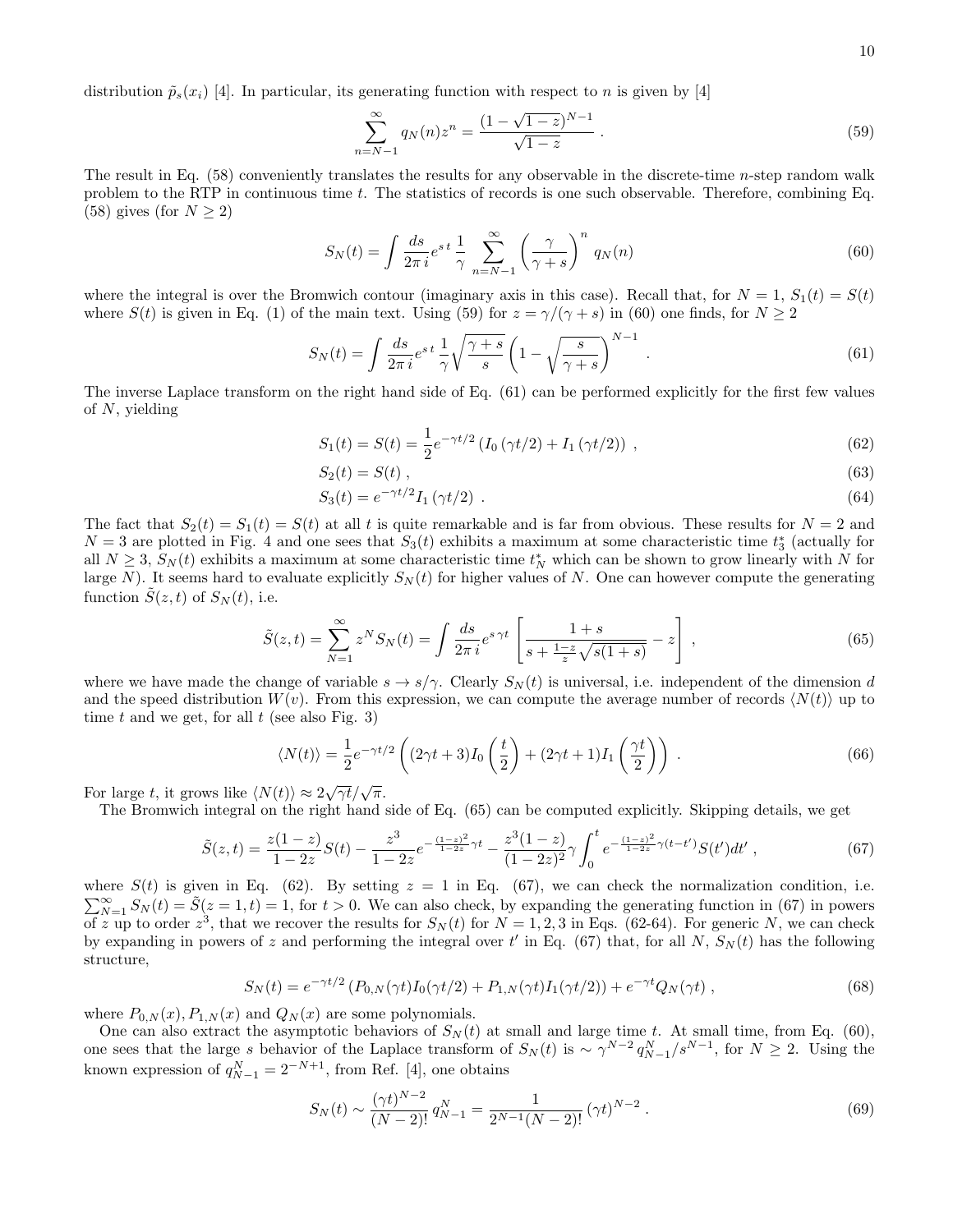

FIG. 3. Plot of the average number of records  $\langle N(t) \rangle$  vs t. The solid line is given by the exact formula (66) while the symbols represent numerical simulations in  $d = 1, 2, 3, 4$  with  $\gamma = 1$  and  $v_0 = 1$ .



FIG. 4. Plot of  $S_2(t)$  in (a) and  $S_3(t)$  in (b) for different dimensions  $d = 1, 2, 3$  and  $d = 4$  (symbols correspond to numerical simulations) and an exponential distribution  $p(\tau) = \gamma e^{-\gamma \tau}$  with  $\gamma = 1$ . The solid line corresponds to the exact results for  $S_2(t) = S(t)$  in (63) and  $S_3(t)$  in (64).

One sees explicitly that the small time behavior of  $S_N(t)$  is dominated by trajectories where the RTP goes downwards at time  $t$  and is breaks a record at time  $t$ .

The behavior of  $S_N(t)$  for large time is easily obtained from the small s of the Laplace transform in Eq. (61) and one finds, at leading order,

$$
S_N(t) \sim \frac{1}{\sqrt{\pi \gamma t}} \,,\tag{70}
$$

independently of N. This behavior indicates that  $S_N(t)$  is dominated by the probability that, after breaking exactly N lower records, the particle needs to stay above the value of the  $N<sup>th</sup>$  record, which, for large t, coincides with the survival probability  $S_1(t) \sim \frac{1}{\sqrt{\pi \gamma t}}$ .

<sup>[1]</sup> E. Sparre Andersen, Math. Scand. 2, 195 (1954).

<sup>[2]</sup> R. Artuso, G. Cristadoro, M. Degli Esposti and G. Knight, Phys. Rev. E 89, 052111 (2014).